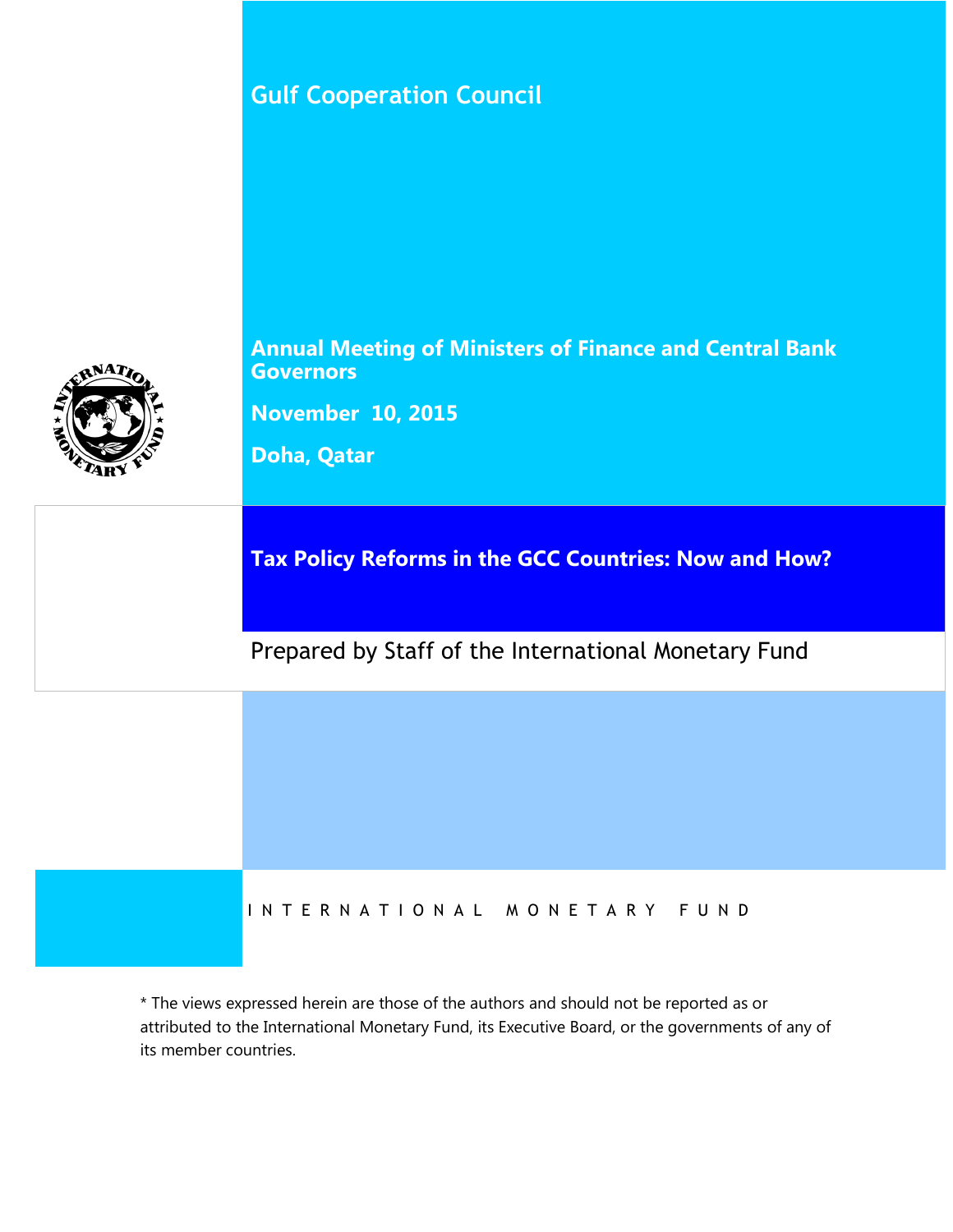## **CONTENTS**

| <b>EXECUTIVE SUMMARY EXECUTIVE SUMMARY</b>                                       |                |
|----------------------------------------------------------------------------------|----------------|
|                                                                                  | $\overline{4}$ |
| B. The Current Structure of Tax Systems in the GCC _____________________________ | $\overline{4}$ |
| C. Tax Reforms in the GCC - What is Needed and Why? ____________________________ |                |
|                                                                                  |                |
| References_                                                                      |                |

#### **TABLES**

| 1. GCC Countries: Revenue Structure (2012-14)                   |     |
|-----------------------------------------------------------------|-----|
| 2. GCC Countries: Breakdown of Tax Revenue                      |     |
| 3. Cross-Country Comparison of VAT Rates, VAT and Tax Revenues, |     |
| and C-efficiency Ratios                                         | 15. |
| 4. GCC Countries: Estimated VAT Revenue                         | 16  |
|                                                                 |     |

#### **ANNEX**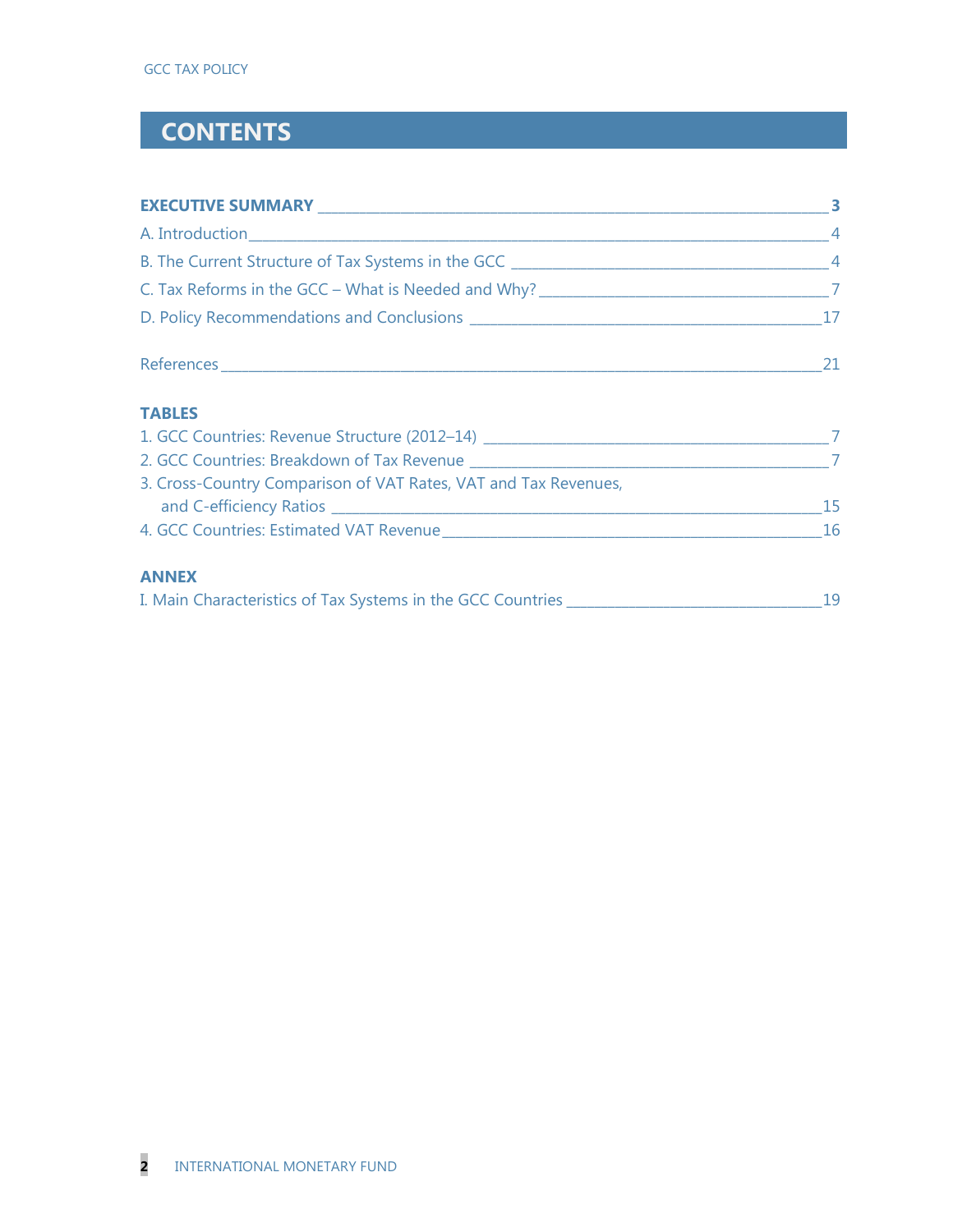# **EXECUTIVE SUMMARY<sup>1</sup>**

 $\overline{a}$ 

**GCC countries need to overhaul their tax systems and increase tax revenues**. This is an important part of implementing a comprehensive medium term fiscal adjustment strategy, which should include three other main elements: raising domestic energy prices; containing recurrent spending, particularly wages; and enhancing the efficiency of public sector investment.

**Tax reform in the GCC should introduce modern and efficient tax systems to the region**.

Existing tax systems are characterized by very low rates and narrow bases. Dating back to the mid-20th century, GCC taxation systems are not very efficient and generate persistently low revenues. Tax reforms will help mobilize tax revenues, provide the region with the opportunity to modernize tax laws and institutions, and create the foundations for financing the provision of government services when oil reserves dwindle. In addition to encouraging greater accountability, these systems will help promote equity and perceptions of fairness, while aligning GCC countries with international practices.

**GCC countries should choose a combination of modern efficient tax instruments**. These could be based on a low rate broad-based VAT tax together with selected excises, a business profits tax, and possibly a recurrent property tax. The combination of these taxes can ensure efficient and progressive tax systems in the region. Taxes should be at low rates with limited exemptions, with the aim of collecting revenues in line with country budget needs and constraints.

**The VAT is an ideal revenue instrument for the GCC countries**. It is a modern consumption tax that is highly effective in mobilizing tax revenue while avoiding economic distortions. Countries should move ahead with announcing the broad principles of the GCC VAT framework as soon as possible. International experience suggests that it will take 18–24 months from the time that a decision is made to implementation.

**Tax reforms need to start as early as possible, preceded by careful coordination, planning, and communication**. The budgetary impact of the low oil prices is immediate, while building the required modern tax institutions takes time. While coordination and harmonization across GCC governments would be beneficial, reforms should not wait for the last-mover. Individual countries can develop and implement tax reform as soon as they are ready politically and administratively. Early moves by some countries could provide a useful demonstration effect to other countries. Tax reforms need to be supported by a communication strategy to muster support for the reforms and overcome skepticism about the usefulness of modern taxation systems in oil-rich countries.

<sup>&</sup>lt;sup>1</sup> Prepared by Ali Alreshan, Nabil Ben Ltaifa, Tim Callen (all MCD) and Mario Mansour (FAD). Research support was provided by Ben Piven and editorial support By Diana Kargbo-Sical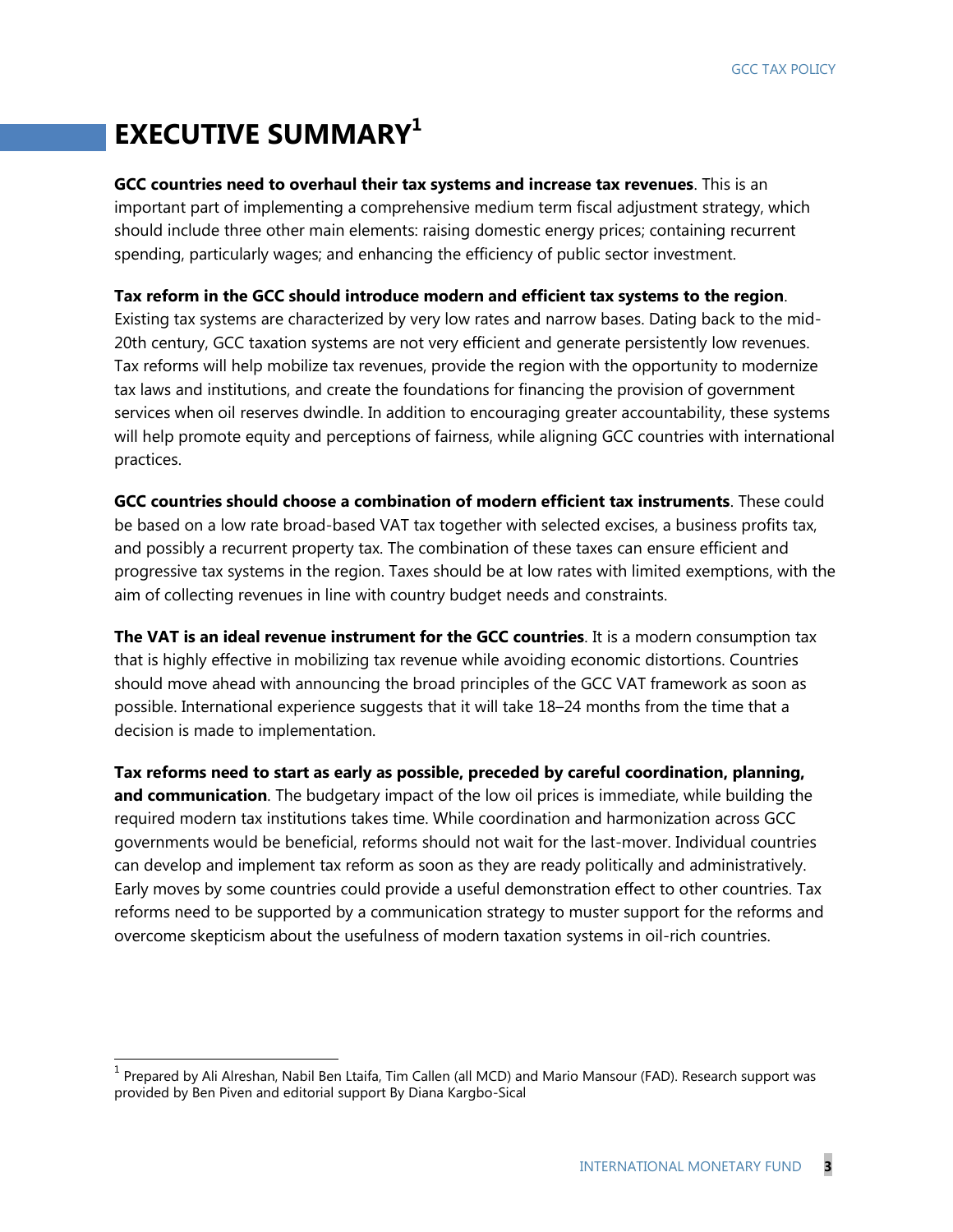### **A. Introduction**

**1. GCC governments remain reliant on oil revenues to finance their expenditures.** Oil revenues accounted for between 70 and 95 percent of total government revenues during 2011–14 across the six countries. The large decline in oil prices has led to deteriorating fiscal balances and fiscal adjustment is needed. Under current policies, the fiscal deficit for GCC countries is projected at almost 13 percent of GDP in 2015, and to remain in deficit of 6.5 percent of GDP in 2020.

**2. In this light, it is important that the GCC countries overhaul their tax systems and increase the revenues collected from the non-oil sectors of the economy.** Non-oil tax revenues averaged about 1.6 percent of GDP (about 3 percent of non-oil GDP) in 2012–14. Raising this revenue effort through the introduction of efficient taxes that do not distort economic incentives or adversely affect investment and growth is part of the needed fiscal reform strategy. The recent discussions on the GCC VAT framework are encouraging in this regard.

**3. This paper discusses the main possible elements of a reformed tax system in the GCC, with a particular focus on the VAT.** The paper is organized as follows. Section B provides an overview of the current tax systems in the GCC. Section C is divided into three subsections. The first reviews the main arguments in favor of modernizing the tax system, the second discusses the main potential elements of a tax system in the GCC, and the third looks in greater detail at a VAT taxation, including its main distinguishing features as well as its potential application in the GCC countries. Section D concludes with some policy recommendations.

#### **B. The Current Structure of Tax Systems in the GCC**

**4. The development of tax systems in the GCC has been largely shaped by the role that oil exports and revenues have played in financing government budgets**. While first attempts to raise tax revenues date back to the mid-twentieth century, increasing oil revenues—albeit with considerable volatility—led governments to modulate their tax policies in favor of promoting direct investment and attracting expatriate labor to support rapid growth in public/private sector investment and broader economic activity. Consequently, the development of domestic tax policies has been held back.

**5. Efforts to introduce taxes in the region go back to the 1950s**. Saudi Arabia introduced personal income, capital gains, and corporate taxes in 1950 on both nationals and non-nationals. Within six months of introduction, however, the tax law was reformed to exclude nationals and in 1975, income taxes on foreigners were suspended due to high oil revenues and the need to recruit expatriates to help build infrastructure and develop the economy. Kuwait introduced a corporate tax in 1955, and then other GCC countries followed suit. UAE introduced taxes in the mid-1960s and Oman in the early 1970s. Corporate taxes in the GCC were reduced substantially during the first decade of this century to promote foreign direct investment (FDI). Most countries established free zones and introduced tax holidays, thus further reducing effective tax rates on foreign corporations.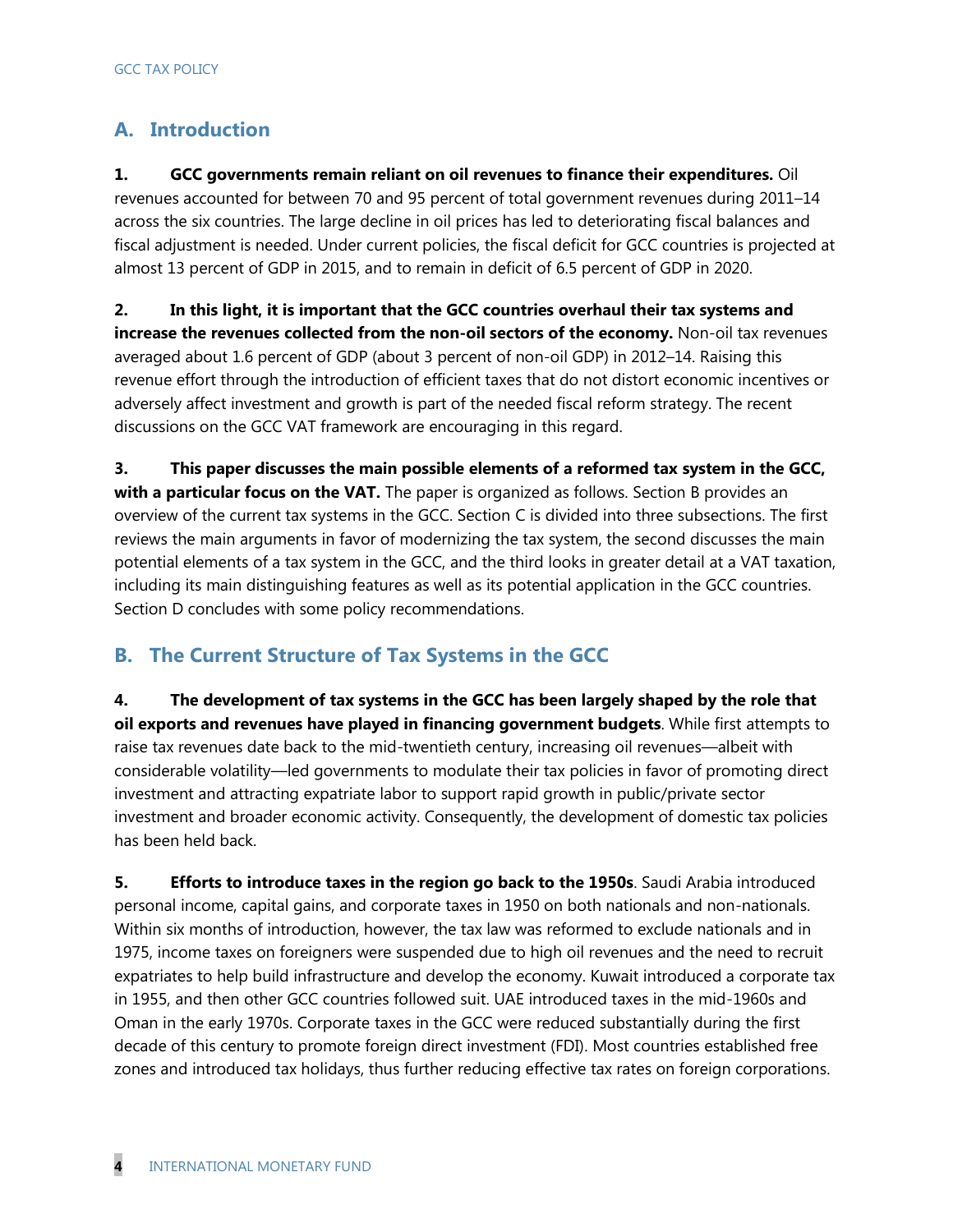**6. One of the main characteristics of tax systems in the GCC is that there is no personal income tax** (Annex I provides an overview of existing tax systems in the GCC)**.** There are no wage income taxes for either nationals or non-nationals. Three countries—Oman, Qatar and Saudi Arabia—have very limited income taxes on non-nationals that carry out business or professional activities. National individuals and companies are subject to Zakat, which is levied at 2.5 percent of net worth.<sup>2</sup> However, the collection of Zakat is not fully enforced in all GCC countries. There are no property taxes in most of the GCC. Saudi Arabia imposes 2.5 percent Zakat on real estate if held for speculative purposes.

#### **7. GCC countries distinguish between corporate taxes on oil and non-oil companies.**

The tax on companies engaged in petroleum and natural gas extraction ranges from 15 percent in Kuwait to 85 percent in Saudi Arabia and UAE (irrespective of nationality). On the other hand, with the exception of Oman, non-oil corporate taxes apply only to foreign companies and range up to 55 percent in UAE. Oman imposes a 12 percent flat tax rate on national and foreign-owned companies. However, within the parameters of the tax system, enforcement varies across sectors and countries.

**8. Tax relief for losses and tax incentives are provided to foreign companies.** In Saudi Arabia, companies subject to tax can carry losses forward indefinitely, while it ranges from 3 years in Kuwait and Qatar to 5 years in Oman. Bahrain and UAE do not have any rules governing this issue. In addition, the GCC countries provide incentives to encourage foreign investment. Free zones in UAE and Kuwait permit 100 percent foreign ownership and grant specific tax exemptions ranging from 15 to 50 years in UAE. Kuwait also provides a five-year tax holiday to non-Kuwaiti founders and shareholders of leasing and investment companies and up to ten years for qualifying projects. Oman grants a five-year tax holiday to companies carrying out certain specific activities.

**9. Customs duties are unified among the GCC.** After implementation of the new Common External Tariff (CET) on January 1, 2003, all non-GCC products, except for those exempted, are subject to 5 percent customs duty. Products of the GCC countries enter into each other's markets free of customs duties. $3$  However, there are many items such as medicines, most food products, and capital goods and raw materials for industries which are exempt from duty.

**10. Tourism, entertainment, rental property, and consumption taxes are present in a number of GCC countries.** Bahrain, Oman, and UAE impose municipal/consumption taxes ranging from 3 to 10 percent on property rents, hotel income and entertainment, and some government services. In addition, Bahrain imposes a 5 percent levy on tourism and a 12 percent sales tax on gasoline, while Oman imposes a 2 percent consumption tax on electricity. The GCC countries also

<sup>&</sup>lt;sup>2</sup> Zakat is an obligatory contribution of a certain portion of one's wealth (2.5 percent) in support of the poor or needy or other charitable purposes.

 $3$  Products are considered as originating in a GCC country if the value added to such product in the said country is more than 40 percent of the value of the product in question and if the factory that manufactured the product is at least 51 percent owned by GCC nationals.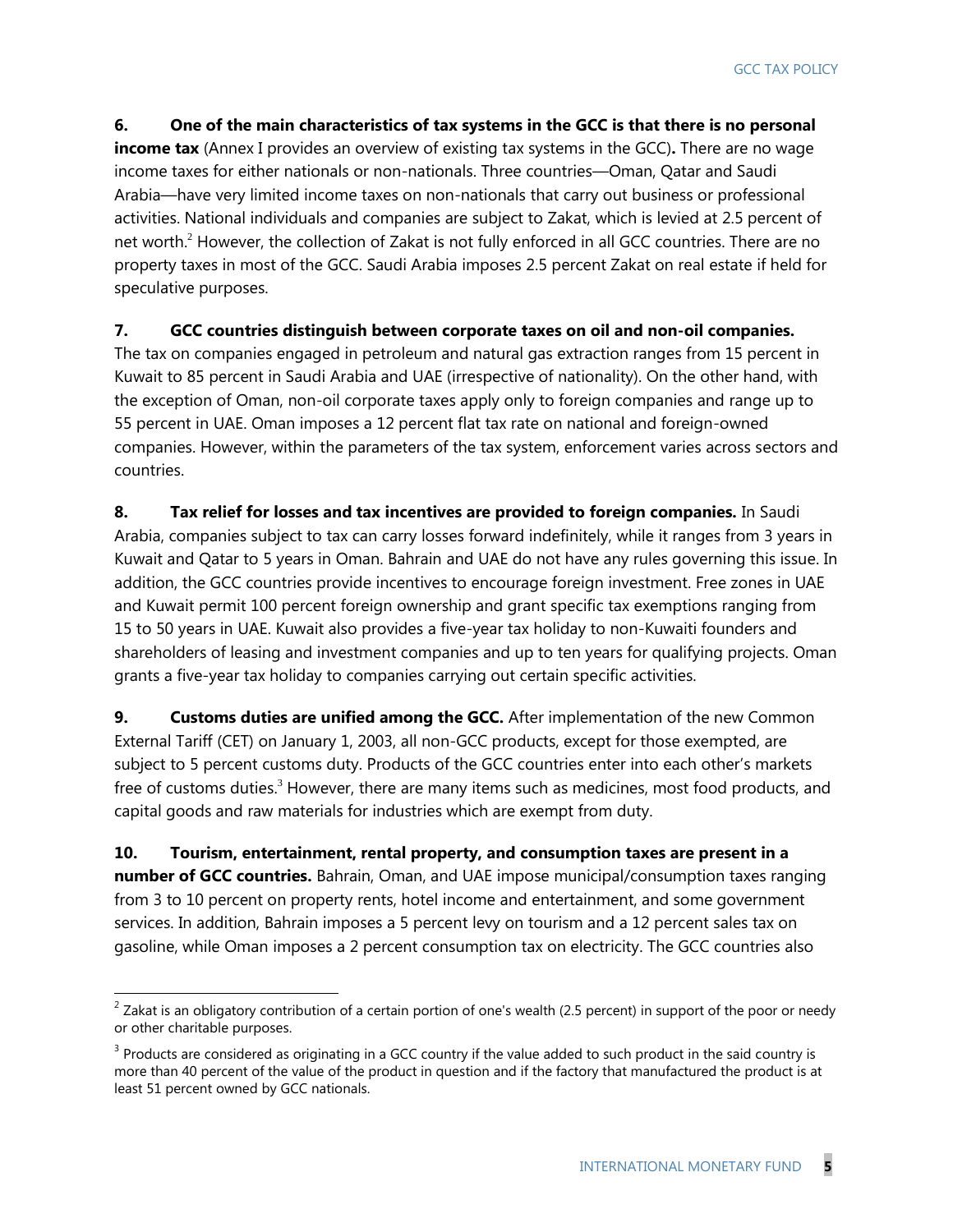#### GCC TAX POLICY

collect different fees and stamp duties on government services—such as for the issuance of passports, commercial registrations, or driver licenses—and these vary from one country to another and yield little revenues.<sup>4</sup>

#### **11. Taxes and fees to support national labor and provide on the job training are**

**implemented in the GCC.** Bahrain and Saudi Arabia impose monthly fees on foreign workers to finance training for nationals. Oman has a similar scheme, but determines the fee as a percent of the foreign worker wage bill. UAE imposes biannual work permit fees, while Kuwait imposes a 2.5 percent tax rate on the annual net profits of Kuwaiti companies listed on the stock market to fund training. Qatar is the only country that does not impose fees or taxes on wages.

12. Social security taxes are mandatory in all GCC countries. **Employers and employees** must pay the social insurance tax on the basic salary, including housing allowances and certain commissions. The contributions are shared equally between the employers and employees in Saudi Arabia, and in other countries, the employers pay a higher share. These taxes are only required for nationals. In addition, Bahrain, Oman, and Saudi Arabia require insurance against employment injuries and hazards for both nationals and non-nationals. Furthermore, Bahrain, and more recently Saudi Arabia, introduced a levy on the salaries of nationals in the private sector to provide unemployment compensation at the rates of 1 percent and 2 percent, respectivlely.

**13. In sum, the various income and transaction taxes that exist in GCC countries on non-oil activities are all characterized by very low rates and narrow bases and consequently raise little revenue** (Tables 1 and 2 below; and Annex 1, Table 1 with a detailed breakdown by country). Governments are therefore very reliant on revenues from hydrocarbon exports and from investment income on government assets. While hydrocarbon revenues increased sharply as a share of GDP from the early 2000s until last year, non-oil revenue hovered around 9 percent of GDP (18 percent of non-oil GDP) in 2012–14. The share of tax revenue to GDP averaged about 1.6 percent (3 percent of non-oil GDP) for the GCC countries during this period. There is, however, significant variation among countries. Oman has the highest non-oil tax-to-GDP ratio at 2.7 percent and Kuwait the lowest at about 0.8 percent of GDP.

<sup>&</sup>lt;sup>4</sup> Stamp duties/registration fees on transfer of land and property are in effect in Bahrain, Oman and UAE, and range from 1.5 to 4 percent of the property value, depending on the country. Detailed data on fees and charges is not available to staff for the other GCC countries.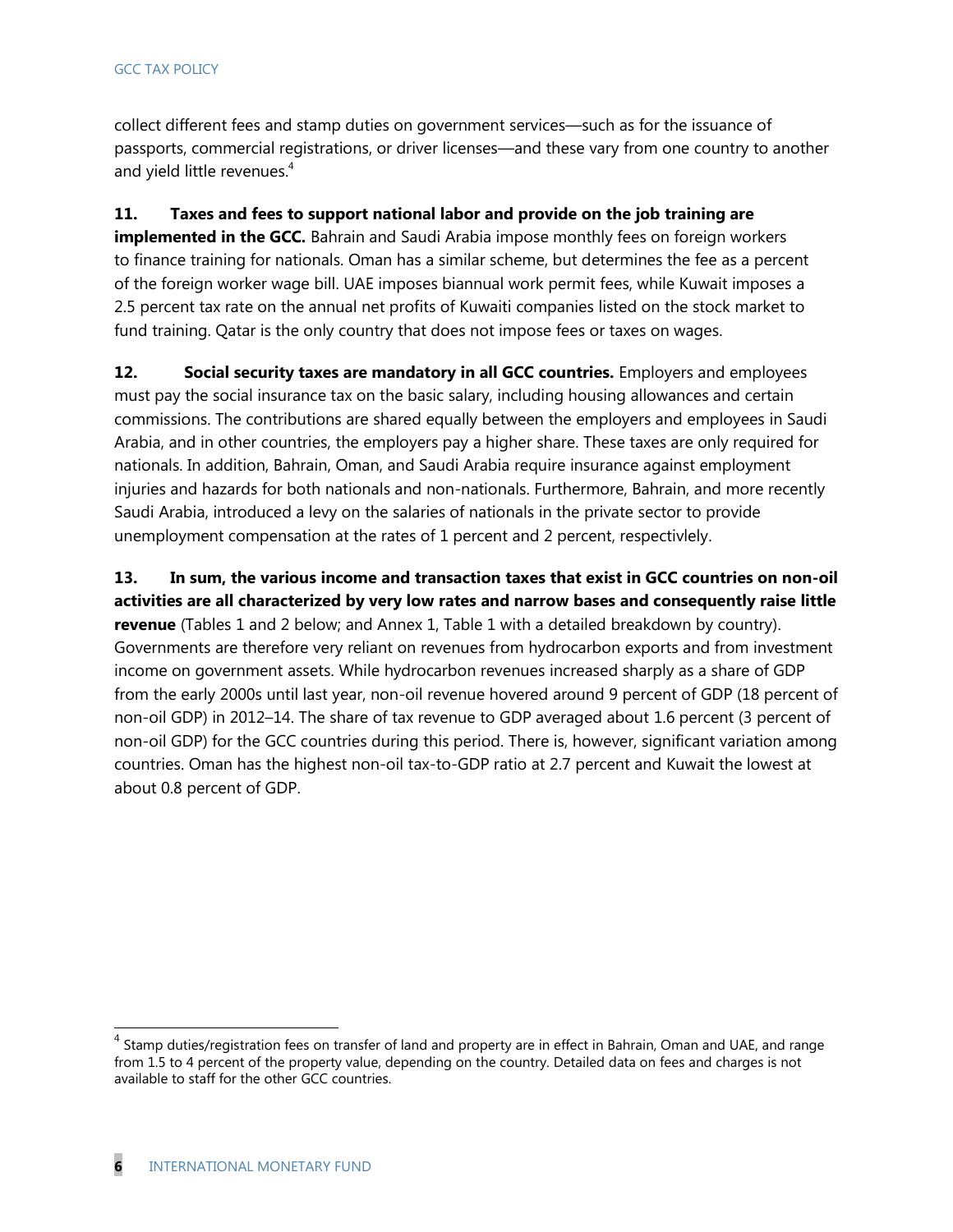|                           | 2012  | 2013 | 2014                        | 2012-14 |  |
|---------------------------|-------|------|-----------------------------|---------|--|
|                           |       |      | In percent of GDP           |         |  |
| <b>Total Revenue</b>      | 48.9  | 47.6 | 44.0                        | 46.8    |  |
| Non-Oil Revenue 1/        | 8.6   | 9.6  | 9.9                         | 9.4     |  |
| o/w Tax Revenue           | 1.6   | 1.5  | 1.7                         | 1.6     |  |
| Oil Revenue               | 40.3  | 38.0 | 34.1                        | 37.5    |  |
| In percent of non-oil GDP |       |      |                             |         |  |
| <b>Total Revenue</b>      | 106.1 | 96.8 | 83.2                        | 95.3    |  |
| Non-Oil Revenue 1/        | 17.9  | 18.8 | 18.2                        | 18.3    |  |
| o/w Tax Revenue           | 3.3   | 2.9  | 3.0                         | 3.1     |  |
| Oil Revenue               | 88.2  | 77.9 | 65.0                        | 77.0    |  |
|                           |       |      | In percent of total revenue |         |  |
| Non-Oil Revenue 1/        | 17.5  | 20.2 | 22.5                        | 20.1    |  |
| o/w Tax Revenue           | 3.3   | 3.2  | 3.8                         | 3.4     |  |
| Oil Revenue               | 82.4  | 79.8 | 77.5                        | 79.9    |  |

| <b>Table 2. GCC Countries: Breakdown of Tax Revenue</b><br>(In percent of GDP) |              |          |                            |           |              |          |        |  |  |
|--------------------------------------------------------------------------------|--------------|----------|----------------------------|-----------|--------------|----------|--------|--|--|
|                                                                                | <b>Total</b> | Income   | Goods &<br><b>Services</b> | Corporate | <b>Trade</b> | Property | Other  |  |  |
| <b>Bahrain</b>                                                                 | 0.6          |          | $\cdots$                   | $\cdots$  | 0.6          | 0.3      | $-0.3$ |  |  |
| Kuwait                                                                         | 0.8          | $\cdots$ | $\cdots$                   | $\cdots$  | 0.6          | 0.03     | 0.2    |  |  |
| Oman                                                                           | 2.8          |          | $\cdots$                   | 1.4       | 0.7          |          | 0.6    |  |  |
| Qatar                                                                          | 1.7          |          | $\cdots$                   | 1.3       | 0.4          |          | 0.0    |  |  |
| Saudi Arabia                                                                   | 1.4          |          |                            | 0.0       | 0.9          |          | 0.5    |  |  |
| <b>UAE</b>                                                                     | 2.5          | $\cdots$ | $\cdots$                   | 1.0       | 0.7          | $\cdots$ | 0.7    |  |  |

Source: IMF estimate

 $\overline{a}$ 

Note: Latest data is for 2014 where available; Qatar total revenue is for 2013; Kuwait trade tax data is for 2012; Bahrain and Kuwait property tax data are for 2004 and 2012, respectively; Other taxes calculated as residual

#### **C. Tax Reforms in the GCC – What is Needed and Why?<sup>5</sup>**

#### **Why is tax reform needed in the GCC?**

**14. Existing tax systems in the GCC countries are limited and do not meet rising budget financing needs in the context of a potentially prolonged period of low oil prices.** Against this backdrop, should GCC governments consider a greater role for standard tax instruments, such as

<sup>&</sup>lt;sup>5</sup> Parts of this sub-section draws from Mansour (2015).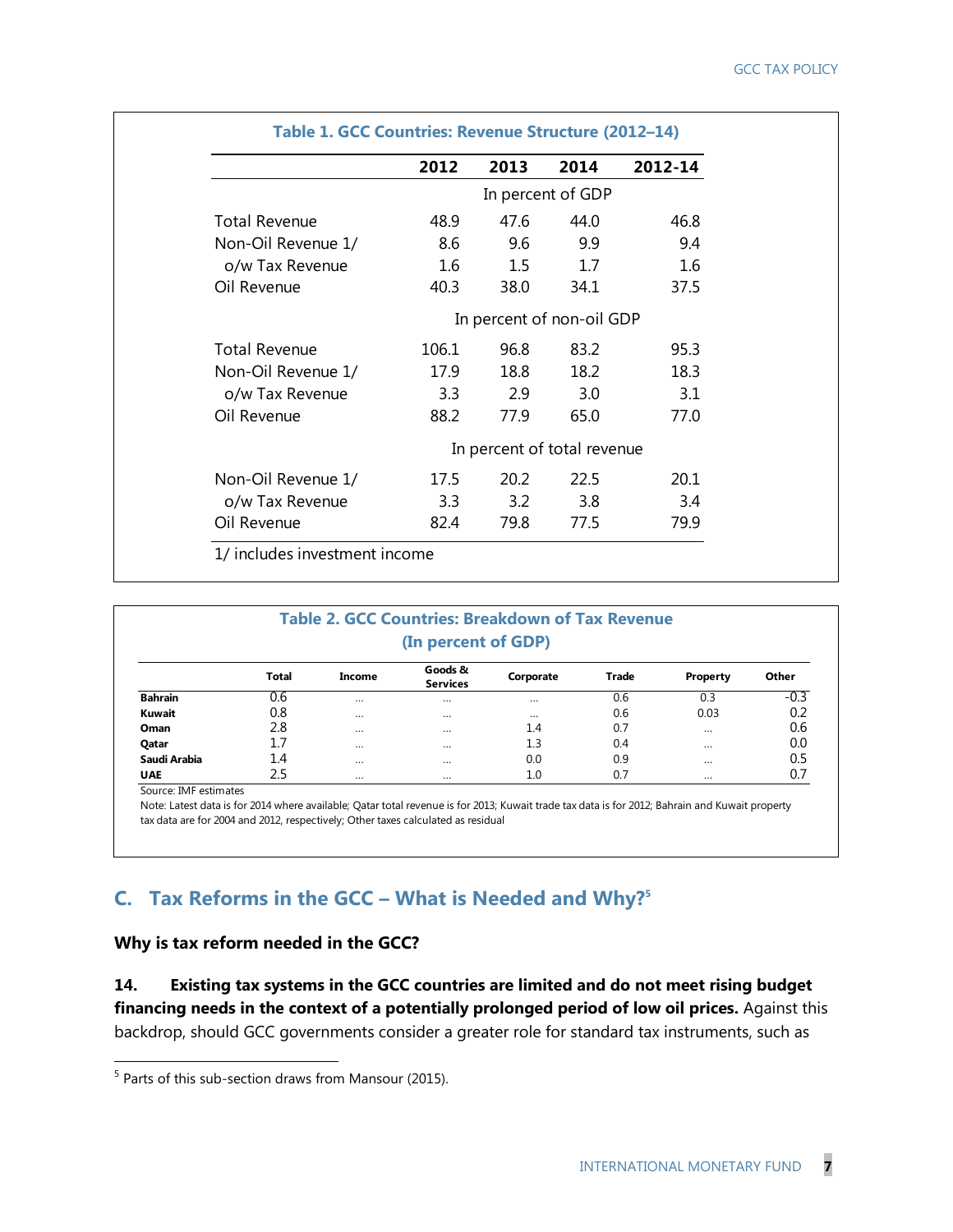income and consumption taxes, or forms of wealth taxes, such as a recurrent property tax?<sup>6</sup> The answer is yes, and based mostly on the argument of revenue diversification. In fact, given the volatility of oil prices (and hence oil revenues) and the fact that oil wealth is exhaustible, GCC governments cannot indefinitely rely on oil resources to finance their budgets in a sustainable manner, although revenue needs will differ accross countries in the short-to-medium term. In addition, there are other arguments in favor of developing modern tax systems that are discussed below.

**15. First, a modern tax system can replace existing taxes in GCC countries and provide an opportunity to build institutions and capacity to enforce it.** Broad-based income taxes (on individuals and corporations) and consumption taxes are the main component of tax systems in virtually all economies around the world. As noted earlier, most GCC countries have various forms of taxes that yield little revenue due to low rates, narrow bases, and in some cases, low administration/compliance. Therefore, a modern tax, be it on consumption, income, or wealth, will likely yield more revenue at a lower administrative cost than current systems. But to succeed, it must be supported by a modern tax administration. Experience shows that it takes time to build tax administrations or revenue agencies, and to develop a self-compliance tax culture.<sup>7</sup>

**16.** Second, reform of taxation will help mobilize tax revenues to the budget. GCC markets are characterized by regulations that create, in certain sectors, significant economic rent for local businesses. Competition in the provision of goods and services for local consumption and (to a lesser extent) production is limited in most GCC countries. Such barriers to entry confer extra profits to local enterprises that would not exist otherwise. It is therefore efficient economically to tax such profits since investors are unlikely to change their behavior as a result of the tax – i.e. the tax will cause a reduction in their profits, with little or no impact on real investment, employment, and prices.

**17. Third, tax reform will improve equity and perceptions of fairness.** Those who benefit most from government services today should pay a tax to finance the budget which would then leave more oil revenue for future generations, thus enhancing inter-generational equity. In particular, a tax on business profits generalized to include domestic as well as foreign enterprises will be perceived as equitable by foreign investors and will provide some progressivity in taxation.

**18. Fourth, taxation will move GCC countries' in line with international practices without impacting foreign direct investment.** This is particularly the case for a tax on profits that is applied to all businesses and not only foreign companies. This issue is increasingly relevant in the light of ongoing G20 work on base erosion and profits shifting (BEPS), and the pressure on countries with no taxes to introduce some minimum level of profits taxation. Moreover, since most countries

 $6$  We do not consider here trade taxes as a viable and appropriate revenue instrument tool given their distortive effects on trade, and domestic production and consumption. The level of trade taxes in the GCC, at about 1 percent of GDP, is today comparable to other MENA countries and non-MENA transition economies.

<sup>7</sup> Besley and Persson (2011) refer to this as *fiscal-capacity investments*.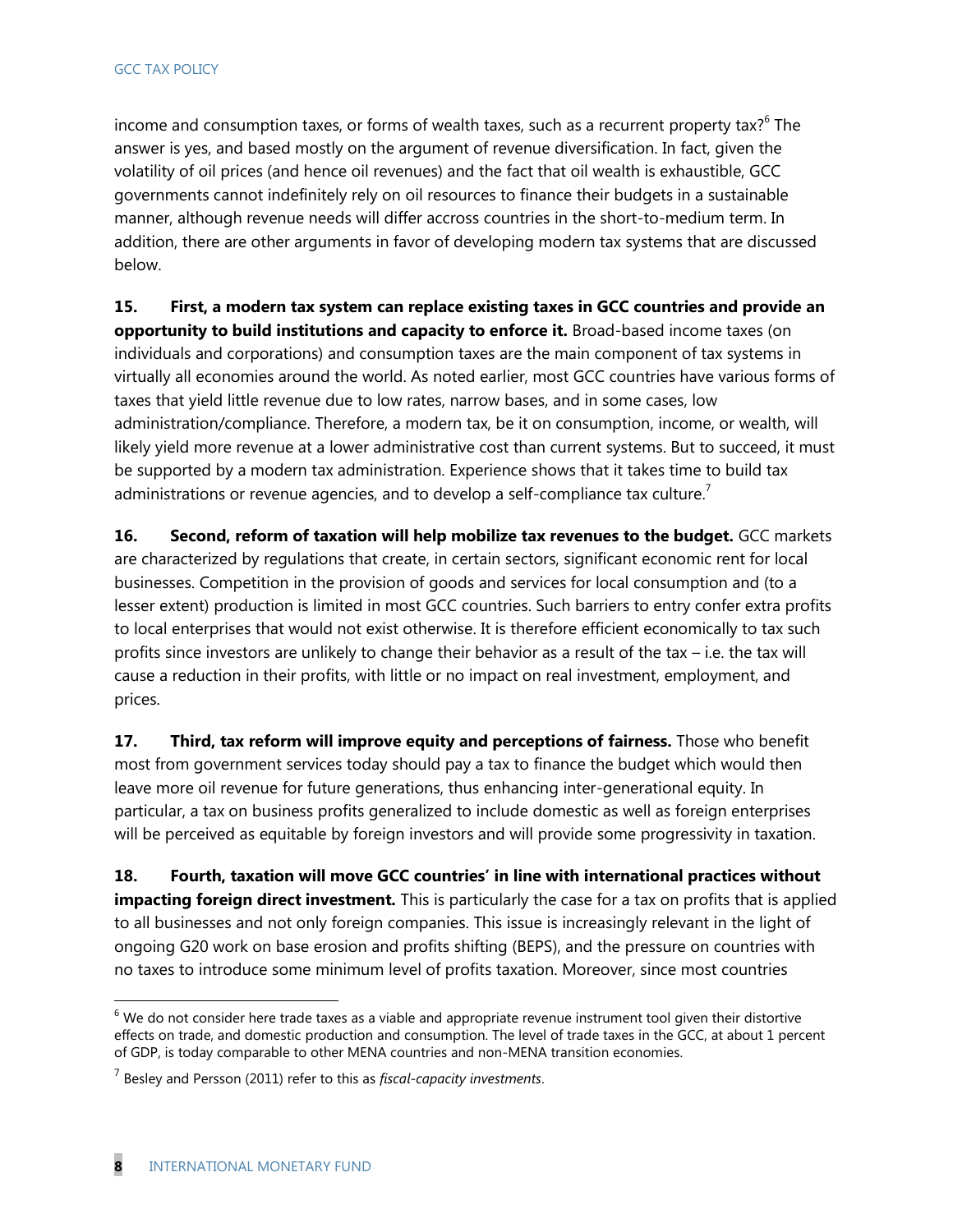GCC TAX POLICY

around the world provide a foreign tax credit or an exemption in relation to profits earned in a foreign jurisdiction, a profit tax in the GCC at a low rate will not change the worldwide effective tax rates of foreign companies, and hence is unlikely to have any real impact on foreign direct investment in GCC countries.

**19. Fifth, taxes establish a link between governments and citizens that encourages accountability in fiscal management and helps state building.**<sup>8</sup> Although by definition taxes are compulsory payments for which individuals and companies should not expect a direct benefit, the transparency and accountability of fiscal management is likely to be superior when spending is partially financed from taxes on individuals and companies (as in reality, the public's expectations of government service levels rise with their increased tax contributions). Moreover, budget financing from taxes is likely to lead to higher government accountability, thus limiting the size of government spending relative to financing from oil revenue. However, different taxes provide unequal incentives for governments in terms of accountability vis-à-vis their citizens. A VAT or a personal income tax, even at low rates, are superior to a corporate income tax or trade taxes because they are visible and paid directly by individuals—even though the price impact of a VAT might be equivalent to that of a customs duty. Property taxes have a similar effect, especially when they serve as financing sources for local public services.

#### **Main Elements of a Tax System in the GCC**

 $\overline{a}$ 

**20. While the reasons for introducing modern taxes in the GCC may be common to all countries, the architecture and timing of tax introduction may differ.** It is likely that both the design of the tax system and the level of taxation across the region would vary depending on local needs and constraints. For example, in Oman and Bahrain, oil reserves are expected to be exhausted sooner than in the other countries and the need for alternate revenue sources is more pressing. The UAE is a federation where tax policy at the national level must attend to emirates' varying needs of revenue, which call for some forms of revenue sharing among emirates, either through an explicit assignment of taxation powers or through transfers.

**21. Despite differences in local needs and constraints, taxes in GCC countries should start at low rates.** This is because this allows for the design of simple and broad based taxes which are easier to administer for nascent modern tax administrations. Moreover, taxes, whatever their form, at low rates and broad bases, will have little or no efficiency costs and not stand in the way of efforts to diversify the economy.

**22. Among the panoply of available modern tax instruments, GCC countries could consider a mix of the following taxes for implementation in the near future:** a broad base consumption tax, with selected excises; a tax on business profits of both incorporated and

 $^8$  On the relationship between taxation and state building, see for example Bräutigam, Fjeldstad, and Moore (2008).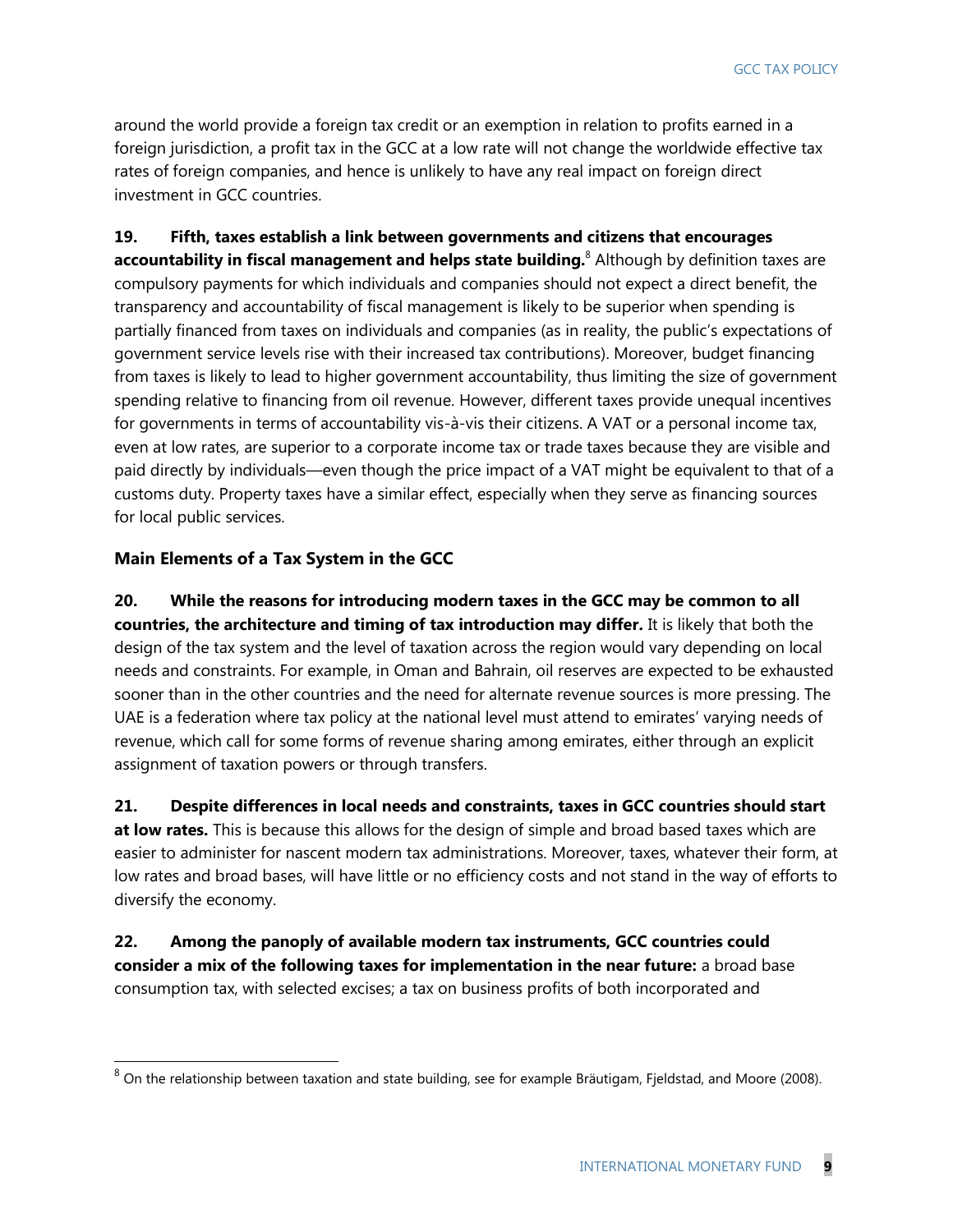unincorporated enterprises; and recurrent property taxes.<sup>9</sup> Given the structure of employment in the GCC with the large majority of nationals working in the public sector, a tax on wage income is lower down the priority list at this stage both because public employment minimizes the need for the redistributive role of personal income taxes and because it may prove hard for governments not to increase public sector wages to offset the taxes paid. In this regard, detailed impact studies would need to be undertaken as part of the design process to ensure policymakers are aware of how businesses in particular will be impacted by the reforms.

23. The VAT is an ideal revenue instrument for the GCC. If designed well, the VAT could generate as much as 1.5 to 2 percent of GDP (or about 2.5 to 3.5 percent of non-oil GDP) in revenue in the GCC even with relatively low rates. This would add significantly to what the region currently generates in non-oil tax revenue. In addition, the VAT is relatively simple to administer and will have no impact on foreign direct investment into the region or exports from the region. The IMF has provided technical assistance for the design of a VAT in the region, both regionally and to national governments since the late 1990s. A VAT for the GCC is discussed in detail in the next section.

**24. GCC countries can also consider an expansion of selective excise taxes to raise revenues and address other policy objectives**. Excises are already used in GCC countries. Examples of where other excises could be introduced include recreational vehicles such as cars and boats, tobacco, alcoholic and non-alcoholic beverages, telecommunication services, hotels, and energy products.<sup>10</sup> However, the presence of a VAT lessens the need to introduce a large number of excises, and it would be important to avoid the trend seen in recent years of more excises and narrower VAT bases.

**25. Taxation of business profits could be made more effective in all GCC countries by extending current corporate taxes to all entities earning business profits.** Current practices are discriminatory, ineffective, and inconsistent with a policy of encouraging FDI. A business profits tax on the net profits of all companies and individuals (above an exempt threshold) earning business income in a country would improve neutrality and equity in the taxation of profits and would raise additional revenues even if set at a low rate to preserve the competitiveness of the tax system. This would ensure that businesses that benefit from government services pay a contribution toward their provision. However, the law would have to be structured carefully in order to prevent businesses from converting taxable profits into wages.

 $^9$  Staff estimates for the 2015 Article IV consultations with Qatar and UAE estimated yields for such taxes. In Qatar, yields to the budget from CIT and VAT were estimated at 2 percent and 1.5 percent of non-hydrocarbon GDP, respectively; and for UAE, they were estimated at 4.1 percent and 2.7 percent of non-hydrocarbon GDP. A 15 percent excise on automobiles in the UAE was estimated to raise 0.6 percent of non-hydrocarbon GDP.

 $10$  Needless to say that given the political economy of energy pricing in the region, the medium-term objectives should be to bring energy prices to consumers, and especially to businesses, closer to pre-tax international prices (see accompanying paper on *Energy Price Reforms in the GCC*.)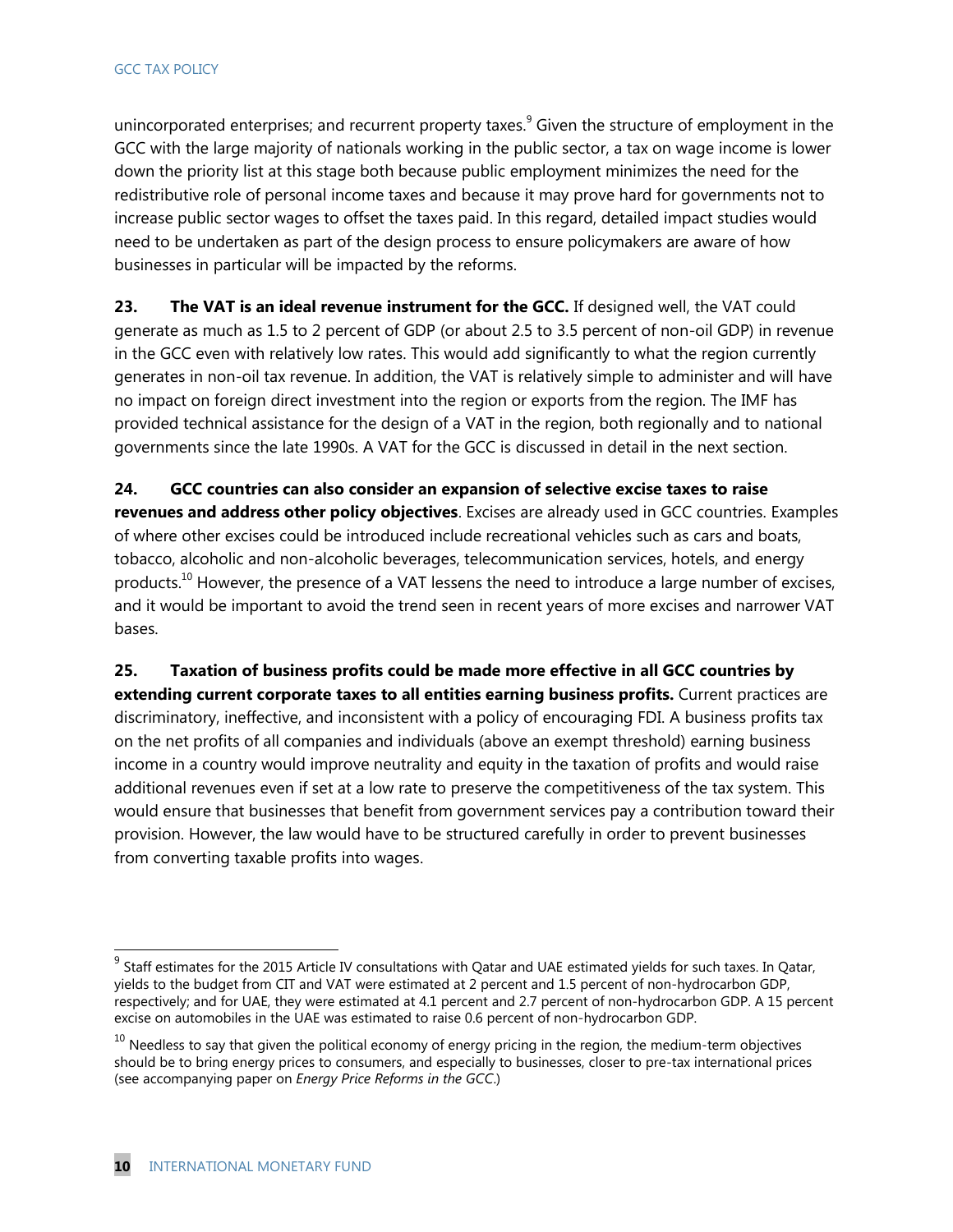**26. One tax that has regained popularity in recent years and could be relevant to the GCC countries is the recurrent property tax.** Despite its low revenue yield (typically below 1 percent of GDP), the recurrent property tax has become attractive (in developing countries) thanks primarily to its political economy and administrative capacity considerations. One reason for this is its potentially large base and the fact that it is amongst the most efficient tax instruments, due to its physical location – i.e. a condo in Dubai cannot be relocated to Abu-Dhabi. Both of these elements are very relevant to GCC countries, and the tax could be designed either nationally or locally. Rates could, for example, vary by municipality within a country and, if desired and appropriate, revenues could be kept by local governments to finance service provision instead of accruing to the central government.<sup>11</sup> Property tax could be also extended to vacant land as is currently being considered in Saudi Arabia. However, this type of tax does require an effective system of land and property registration which is not always present in the GCC countries.

**27. These tax reforms would help fill gaps in the current tax structure, contribute to higher revenue collection from the non-hydrocarbon sectors, and allow the removal of some existing taxes and fees.** The combination of a tax on business profits (with an exemption threshold for individuals) and a consumption tax such as the VAT would reduce the need to introduce personal income taxes. A VAT is equivalent to an income tax in the absence of savings and inheritance, which is usually the case for most low and middle-income individuals, and lessens the need to introduce income taxes on individuals, both citizens and expatriates. Combined with a business profits tax, the two would also act for most individuals as a progressive tax on income: for those earning wage income (and having a low savings rate), the VAT is the only tax paid; for those earning business income, the business profits tax is paid in addition to the VAT on income spent. The introduction of a VAT could eliminate the need for having the common external tariff (CET). At the same rate, a VAT would yield revenue at least equal to the CET revenue yield on imported goods—since domestic value added would also be taxed under the VAT. However, the revenue strength of the VAT, relative to the tariff, would come primarily from taxing services. Tax reform would also provide an opportunity to simplify the current system of fees and stamp duties which is complex in many GCC countries and yields little revenues.

#### **Introduction of a VAT in the GCC**

 $\overline{a}$ 

**28. Full details of the agreement reached on the VAT at the GCC Ministers meeting in May**  2015 have not been released or made available to IMF staff. The UAE's Ministry of Finance, however, announced in early July that progress has been made in drafting the UAE VAT law,

 $11$  In fact, property taxes yield most revenues in the context of federations, such as Canada, the US, and Australia, where such taxes are the exclusive domain of municipalities. For more detail, see the *IMF Fiscal Monitor* (October 2013)*.*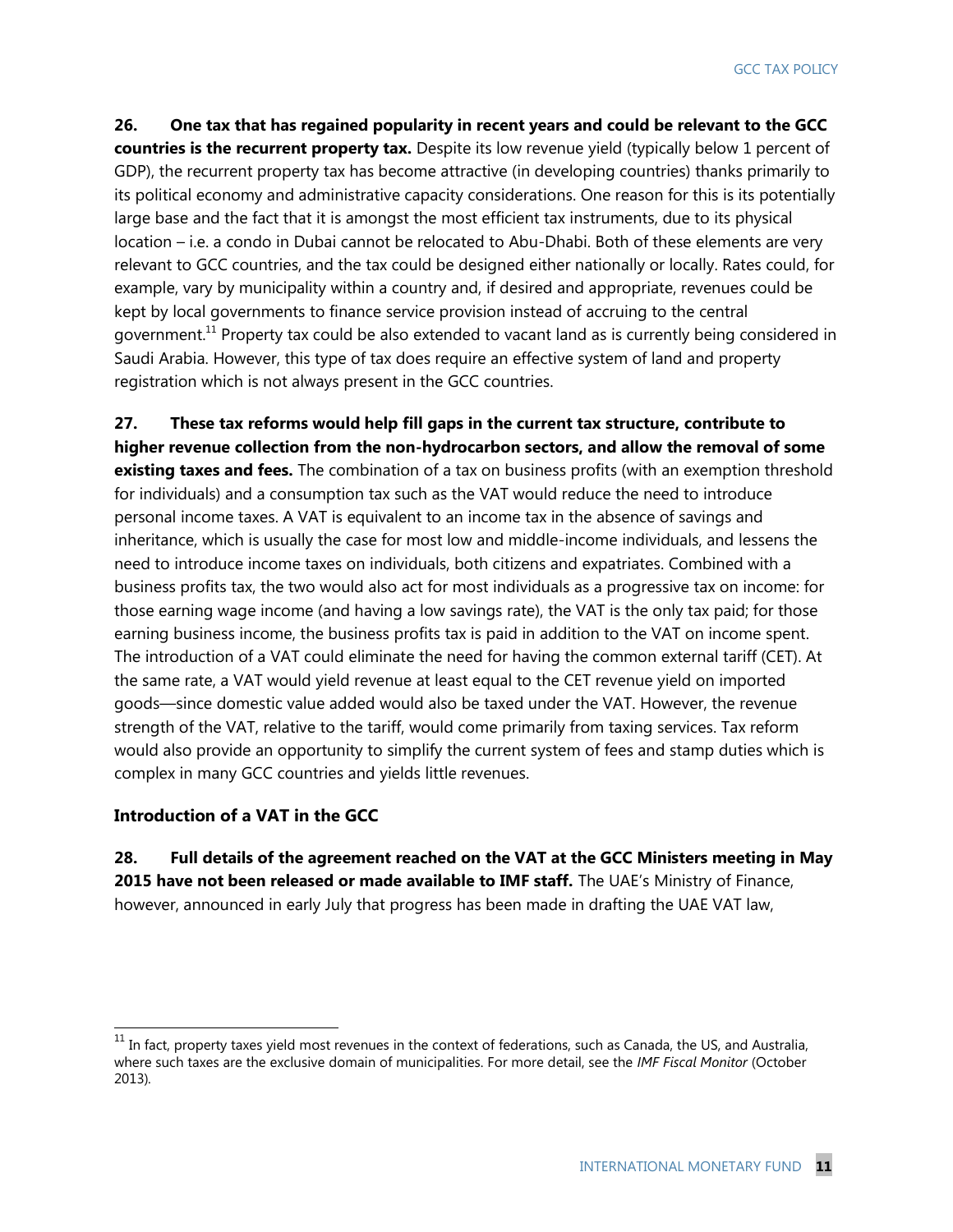#### GCC TAX POLICY

including adopting the draft common VAT law framework agreed with the GCC countries. It has been reported that the following principles have been agreed for the GCC framework: $^{12}$ 

- Each GCC country will have its own VAT law. This will be quided by common rules on VAT across the GCC, still under negotiation.
- The agreement is to implement the VAT simultaneously in all countries. However, no timetable for VAT implementation has been agreed yet.
- The initial VAT rate could be 5 percent or less. Negotiations are continuing to reach an agreement on the VAT rate and common exemptions.

#### **International experiences in implementing a VAT**

**29. The VAT is a modern consumption tax that has proven highly effective in mobilizing tax revenue and avoiding the distortions to production and trade associated with the cascading of indirect taxes.** The VAT is paid on a net basis on the difference between sales and purchases (of inputs) and there should be no break in the VAT chain (including through exemptions) to avoid tax cascading. Another important feature of VAT implementation is the destination principle which means that goods and services are taxed for VAT only in the jurisdiction where they are consumed. The VAT is a feature of tax systems in over 150 countries.

#### **30. Ease of administration and ability to generate revenue are the main criteria that**

**should guide VAT design.** The success of the VAT is partly premised on having in place a modern and efficient VAT administration largely based on the principles of self-assessment of taxes by taxpayers and an effective monitoring of tax compliance, including through strong coordination among relevant tax administrations. A simple design of the VAT helps reduce the compliance burden on tax-payers and minimizes the risks of low compliance and/or tax corruption. Based on international experience, decisions about four broad and interrelated factors are important to the success of the VAT. These are the rate and structure, the base, registration thresholds, and exemptions.

#### *The VAT rate and structure*

 $\overline{a}$ 

**31. VAT rates and structures vary substantially across countries.** They tend to be generally more complex in countries with a legacy of high dependence on indirect taxes and lower in those countries that adopted VAT more recently to replace revenue losses from trade liberalization. Lower VAT rates (3–5 percent) are found in the Asia/pacific region (e.g., Japan, Singapore, Taiwan), while higher rates (20–25 percent) are generally found in Western Europe (e.g., Denmark, Norway, and

 $^{12}$  An old draft version of the GCC VAT framework agreed in June 2011 set the VAT rate at 5 percent while maintaining the CET in place. It also provided for certain exceptions to specific sectors and/or goods and services. These included allowing specific sectoral thresholds and zero rating of supplies in health and education, a common compulsory list of exempted services in the financial sector, differentiated treatment relative to usage for gold and in real estate sector, and zero rating of oil and gas sectors.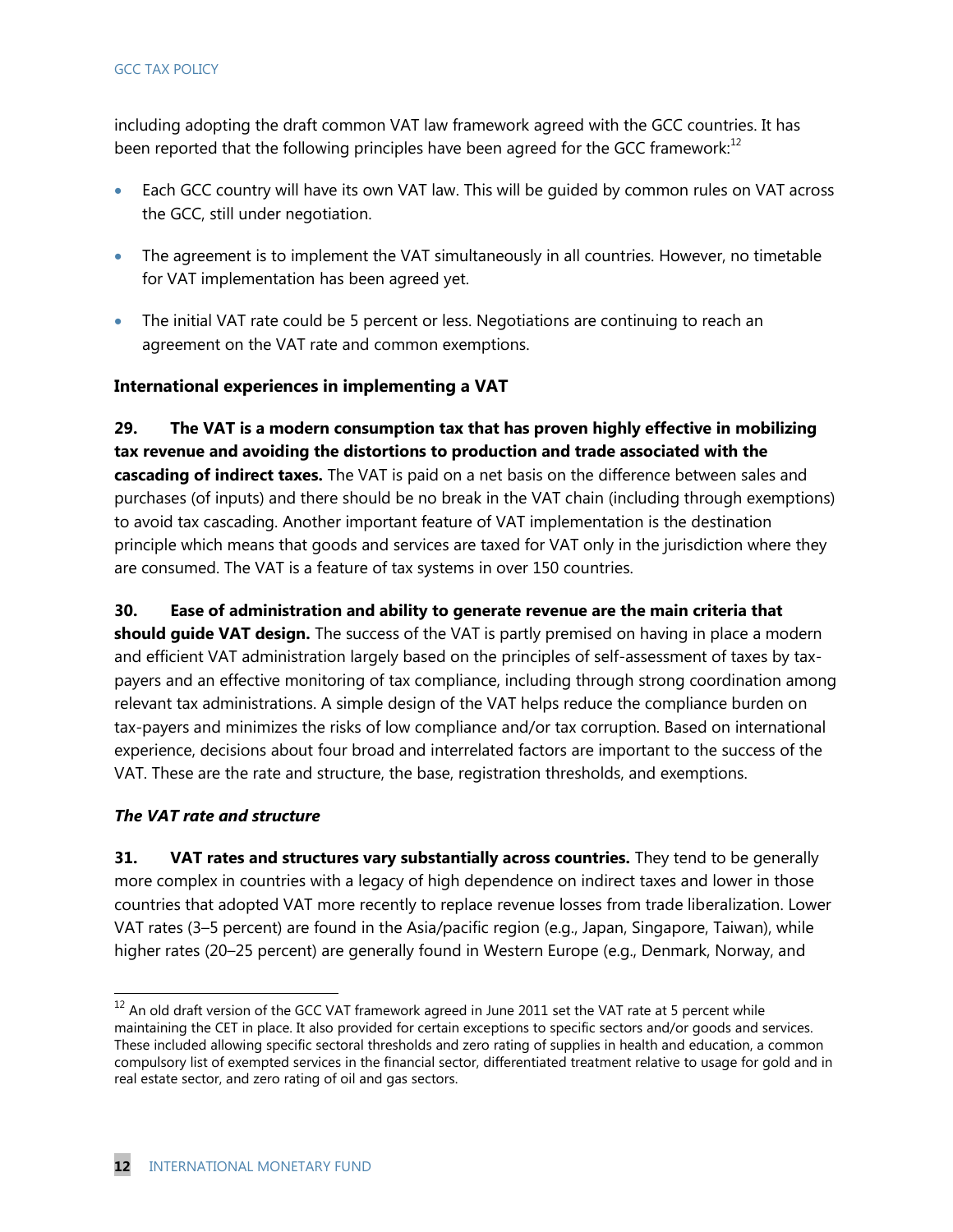Sweden). In the MENA region, rates are generally higher in the Maghreb (14 percent in Mauritania, 20 percent in Morocco) and lower in the Mashreq and non-GCC oil exporters (5 percent in Yemen, 6 percent in Iran). The Maghreb and Europe regions have generally more complex rate structures with multiple rates. Countries have generally started with low VAT rates and raised them over time as the need for more revenue is felt and after both the tax administration and tax-payers gain experience with implementation.

#### **32. Efficiency and equity considerations have influenced the choice of the VAT rate and**

**structure.** However, while there appears to be limited evidence of a positive relation between rate differentiation and revenue raised, there is stronger support for a single VAT rate.<sup>13</sup> This is due mainly to concerns that multiple rates tend to be associated with high administrative complexities and generate little in the way of distributional gains. Furthermore, higher complexity increases the compliance burden on tax-payers and risks tax evasion and corruption.

**33. The distributional gains from differentiated rates could be better achieved through other measures.** These include the application of excises on certain goods and/or tax exemptions as well as targeted social spending financed from additional VAT revenue. Excises should, however, be limited to a relatively few goods with inelastic demand and applied as late as possible in the production/distribution chain to minimize their distributional and inefficiency impact on intermediate goods.<sup>14</sup>

#### *The VAT base*

**34. Much support is found for a VAT system that is of the consumption-type, destination based, and implemented through the invoice-credit mechanism.** Such a system requires that the VAT tax is charged on sales invoices (of registered tax-payers), a tax credit is allowed for VAT charged on inputs, and the VAT tax is applied to all imports while exports are zero-rated (i.e., no tax is charged on exports and VAT paid on inputs is refunded).<sup>15</sup> Accordingly, the final base of the VAT tax is broadly all consumption spending and registered vendors can claim tax credits/refunds on VAT paid on purchases of inputs (and capital expenditures). Moreover, the VAT extends to all registered vendors (broad based) independently of the nature of their activity, and it is paid only on consumption within the territory of the taxing jurisdiction.

**35. The same considerations of efficiency and equity that affect the choice of VAT rate and structure guide the definition of the VAT base and scope**. In particular, decisions regarding the eligibility of small traders for VAT registration are largely dictated by administrative capacity and equity considerations (see below). In addition, the treatment of specific sectors—including, real

 $^{13}$  See Ebrill, L. et al, (pp. 68–82),

 $14$  See Ebrill, L. et al, (pp. 15–24) for more discussion on basic design issues and details on methods of determining VAT liability.

<sup>&</sup>lt;sup>15</sup> Exception to this rule would be exempted economic activities and taxes VAT tax paid by non-registered tax payers (see below for more detail).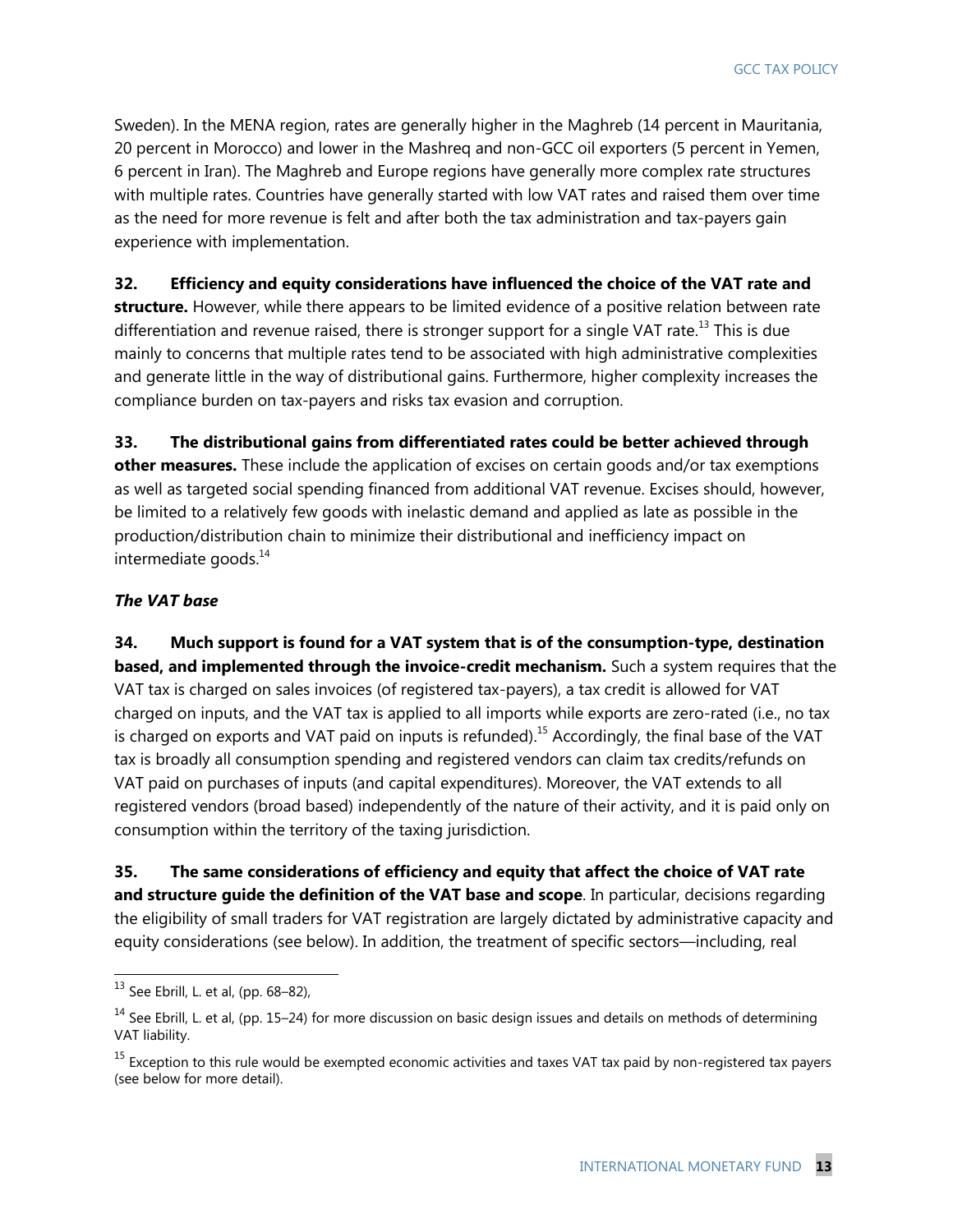estate, financial services, extractive industries, health, and education—for VAT purposes is guided by factors such as the nature of economic activity, ability to define the tax base, social considerations, whether the activity is performed by the government or the private sector, and regional integration objectives.

#### *The VAT threshold*

**36. The choice of the VAT threshold is crucial for the successful introduction of VAT.** The simple rule of thumb is that the largest 10 percent of tax payers account for about 90 percent of total tax payments; thus the strong recommendation to set a high VAT threshold, at least in the initial phase. Nevertheless, the resulting gains from the reduction in tax administration and compliance costs need to be carefully assessed against the competitive distortions stemming from the difference in treatment among tax-payers on the two sides of the VAT threshold. While these are deemed generally limited, countries have tended to address these distortions through a combination of two important adjustments—allowing voluntary registration for tax-payers below the VAT threshold, and/or the application of a presumptive tax on companies falling below the VAT threshold.

#### *Exemptions*

**37. The standard advice is to limit exemptions to the extent possible to basic social services and hard to tax outputs such as financial services.** Experience shows that support for granting exemptions begins to wane only after a few years of VAT implementation. From the outset, countries have a tendency to grant exemptions across different sectors on grounds of efficiency, equity, or difficulty in identifying the taxable base (for example financial services). These exemptions generally lead to increasingly adverse effects including: (i) distorting production decisions when granted for certain inputs; (ii) encouraging vertical integration to avoid tax payments on exempted inputs; (iii) compromising the destination principle in international trade; and (iv) encouraging exemption creep that undermines revenue collections. However, this detrimental impact to the revenue objectives of the VAT and resulting challenges to tax administration become clear only later in the implementation process.

#### **Potential revenues from a VAT in the GCC**

**38. The potential revenue raised from a VAT will depend primarily on the main design parameters, namely the rate and structure, the base, and the threshold.** It will be also affected by other defining elements including tax exemptions, efficiency of the tax administration, tax-payer compliance, and more generally the ease and transparency of administration. Cross-country analysis also shows that VAT revenue increases with (i) the standard of living and literacy rate—as measures of development and of administrative capacity of taxpayers and tax collectors; (ii) the share of international trade in the economy (mainly imports) because it is easier to collect taxes at the border; and (iii) the VAT age or number of years since its adoption as revenue collection improves with gain in experience and subsequent adjustments in design—such as raising the VAT rate, removal of exemptions, etc.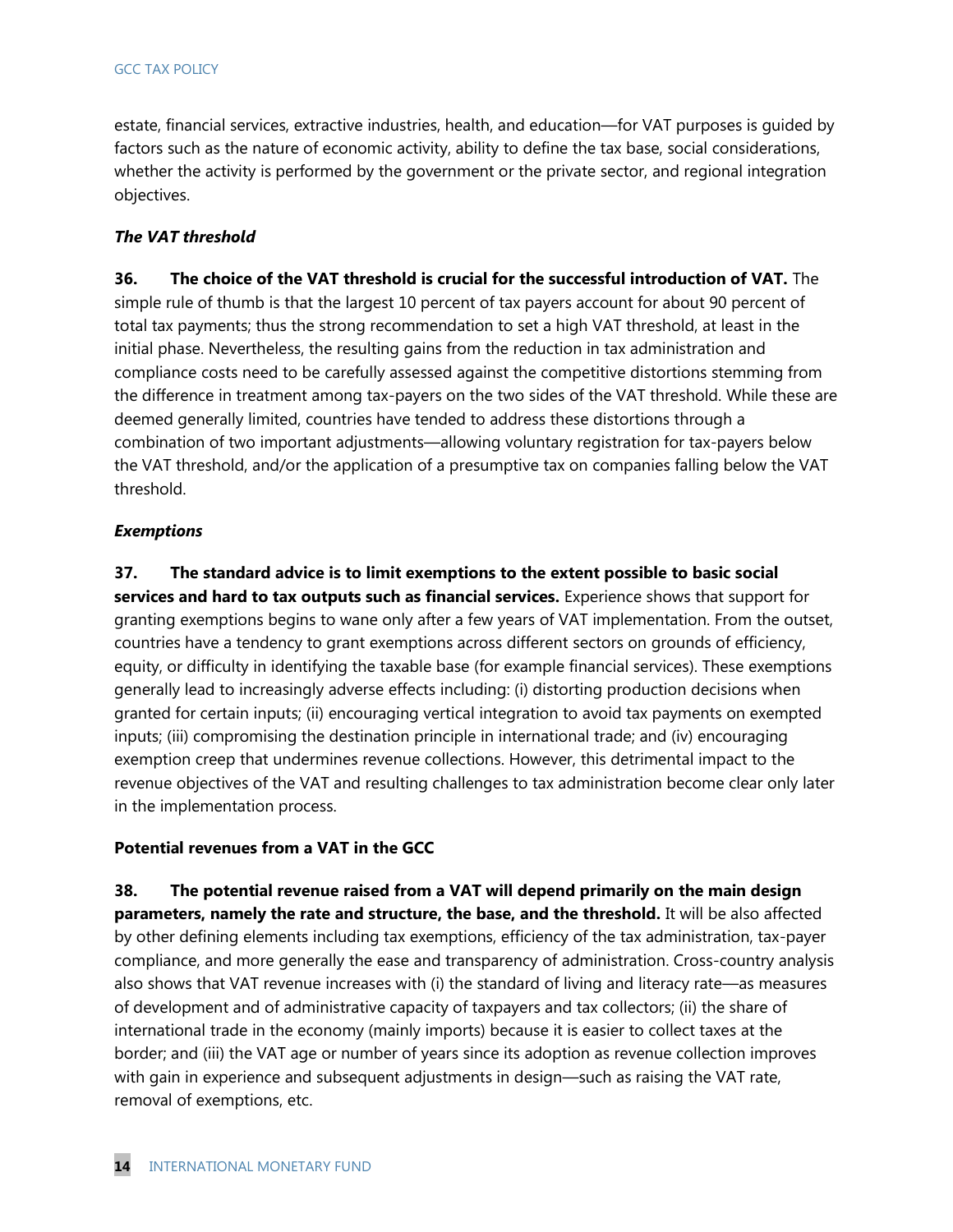|                                              | Consumption<br>(percent of GDP) | <b>Standard VAT</b><br>rate | <b>VAT Threshold</b><br>(US\$) | <b>Tax Revenue</b><br>(percent of GDP) | <b>VAT Revenue</b> | (percent of GDP) C-efficiency ratio |
|----------------------------------------------|---------------------------------|-----------------------------|--------------------------------|----------------------------------------|--------------------|-------------------------------------|
| Oil Producing Countries                      |                                 |                             |                                |                                        |                    |                                     |
| Nigeria                                      | 82.8                            | 5                           |                                | 7.3                                    | 0.1                | 0.02                                |
| Norway                                       | 62.8                            | 25                          | 8,192                          | 30.8                                   | 7.8                | 0.50                                |
| Indonesia                                    | 67.6                            | 10                          | 65,966                         | 11.9                                   | 3.7                | 0.55                                |
| Canada<br><b>Other Middle East Countries</b> | 76.8                            | 5                           | 26,951                         | 25.6                                   | 3.9                | 1.02                                |
| Algeria                                      | 59.1                            | 17                          | 1,420                          | 31.8                                   | 3.5                | 0.35                                |
| Lebanon                                      | 103.2                           | 10                          | 33,167                         | 14.0                                   | 4.6                | 0.45                                |
| Jordan                                       | 106.2                           | 16                          | 14,104                         | 16.5                                   | 10.4               | 0.61                                |
| <b>Other Comparator Countries</b>            |                                 |                             |                                |                                        |                    |                                     |
| <b>Singapore</b>                             | 46.8                            | 7                           | 652,204                        | 13.9                                   | 2.5                | 0.77                                |
| Japan                                        | 81.3                            | 5                           | 84,094                         | n.a.                                   | 2.8                | 0.69                                |
| <b>New Zealand</b>                           | 75.5                            | 15                          | 28,478                         | 28.3                                   | 9.7                | 0.86                                |
| Average                                      | 76.2                            | 11.5                        |                                | 20.0                                   | 4.9                | 0.58                                |

# **Table 3. Cross-Country Comparison of VAT Rates, VAT and Tax Revenues, and C-efficiency**

#### **39. The additional revenue from a VAT is likely to be significant for most GCC countries.**

The potential revenue that could be raised from a VAT in the GCC countries is estimated by taking the average C-efficiency ratio for a selected sample of non-GCC countries and applying this to the product of the VAT rate and consumption (as a percent of GDP) (Table 3). The C-efficiency ratio is a measure of how effectively the VAT taxes the consumption base. The estimates suggest that the potential revenue from a 3 or 5 percent VAT ranges from 0.5–1.6 percent of GDP depending on the country and the chosen rate (Table 4, Panel  $1$ ).<sup>16</sup> The differences in estimates across countries are driven by differences in the shares of consumption in GDP. This revenue gain could possibly more than double the tax revenue-to-GDP ratio in Bahrain, Kuwait, and Saudi Arabia, while in Qatar the revenue gain is estimated to be lower. Moreover, the potential revenue that could be raised in each country will be obviously impacted by the respective country's administration efficiency as well as all the additional factors discussed above.

#### **40. The net revenue gains from a VAT, however, will also depend on other tax decisions**

**that are taken.** For example, the net revenue gains would be limited for most GCC countries if the VAT tax replaces the existing CET unless a higher VAT rate is considered. However, It is worth noting that the gains from the introduction of the VAT go beyond revenue considerations to gains in improved tax administration and reduced corruption, with positive impact on higher tax compliance and accountability.

 $^{16}$  Very similar revenue estimates could be generated through an alternative simplified calculation which applies the VAT rate to 90 percent of private consumption (as a percent of GDP)—assuming a 10 percent loss due to small business threshold and compliance gaps (Table 4, Panel 2).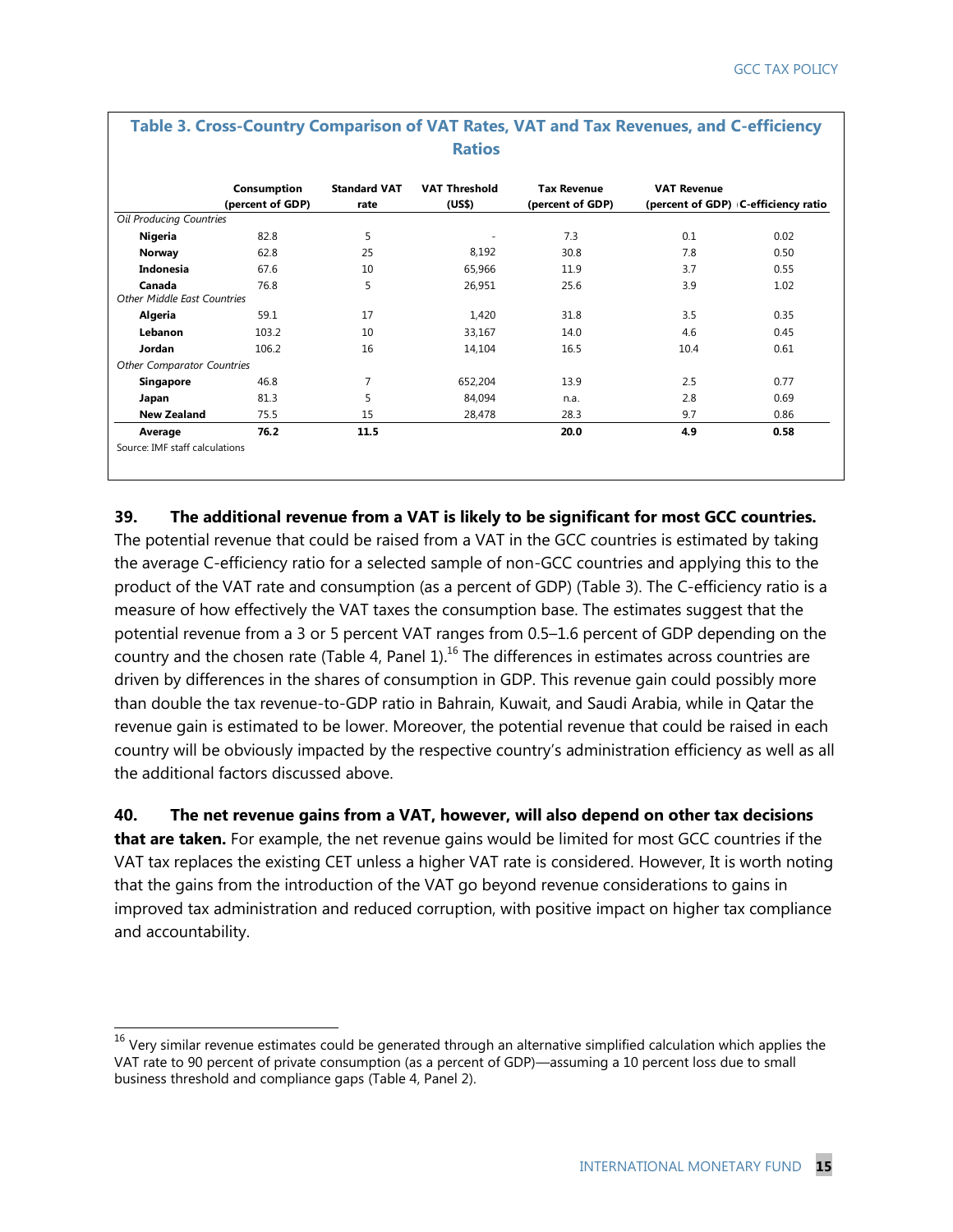|                |      | Using average C-efficiency ratio (0.58) |     |                         |                                     |                         |         |
|----------------|------|-----------------------------------------|-----|-------------------------|-------------------------------------|-------------------------|---------|
|                |      | of selected sample of countries with    |     |                         | Assuming the base $= 90$ percent of |                         |         |
|                |      | experience relevant to the GCC          |     |                         | private consumption                 |                         |         |
|                |      |                                         |     | <b>Revenue at a VAT</b> |                                     | <b>Revenue at a VAT</b> |         |
|                |      | <b>Share of final</b>                   |     | rate of                 | Share of private                    |                         | rate of |
|                | Year | consumption in GDP                      | 3%  | 5%                      | consumption in GDP                  | 3%                      | 5%      |
| <b>Bahrain</b> | 2014 | 56.6                                    | 0.9 | <u>1.6</u>              | 41.0                                | 1.1                     | 1.8     |
| <b>Kuwait</b>  | 2014 | 50.2                                    | 0.8 | 1.4                     | 31.2                                | 0.8                     | 1.4     |
| Oman           | 2014 | 51.6                                    | 0.9 | 1.4                     | 24.8                                | 0.7                     | 1.1     |
| Qatar          | 2014 | 29.6                                    | 0.5 | 0.8                     | 15.1                                | 0.4                     | 0.7     |
| Saudi Arabia   | 2014 | 58.9                                    | 1.0 | 1.6                     | 32.5                                | 0.9                     | 1.5     |
| <b>UAE</b>     | 2014 | 55.3                                    | 0.9 | 1.5                     | 47.7                                | <u>1.3</u>              | 21      |

#### **Consequences of a VAT for inflation**

**41. The first round impact of the VAT on inflation is expected to be limited.** Because the VAT is levied on the value added—thus there is no cascading–its maximum direct effect on the price level should not exceed the tax rate.<sup>17</sup> Moreover, the zero-rating and/or exemption of certain groups of goods/services would reduce the inflationary impact. This is consistent with the findings of a 2011 simulation for Kuwait which estimated the inflationary impact of the introduction of a 5 percent VAT tax at the time not to exceed 4 percent.<sup>18</sup> While there may be some attempts by traders to use the introduction of the VAT to widen margins, and competition regulators will need to monitor market behavior carefully, cross country evidence shows that the introduction of the VAT generally has only a one-off effect on inflation.

#### **Special considerations in a multi-jurisdictional context such as the GCC**

**42. The level of readiness of GCC member countries from a political, tax administration, and regulatory standpoint to introduce a VAT may differ.** In this regard, important questions arise as to how long it may take from the time a decision is made to introduce a VAT to its actual implementation and whether all six countries should move simultaneously. Previous IMF advice on these issues suggests:

 Once a political agreement is reached, an additional period of 18 to 24 months should be allowed to enable countries to ready their institutional and regulatory infrastructure for the adoption of the VAT. This time is also needed for a communication campaign, including close

 $^{17}$  The highest price impact would be equal to the tax rate for zero elastic (i.e. completely inelastic) demand.

 $18$  The simulation estimated under two scenarios the impact of a 5 percent VAT on prices. It found, assuming full pass-through, that the CPI-weighted average would increases by 3.6 or 3.9 percent, respectively depending on the coverage of exemptions.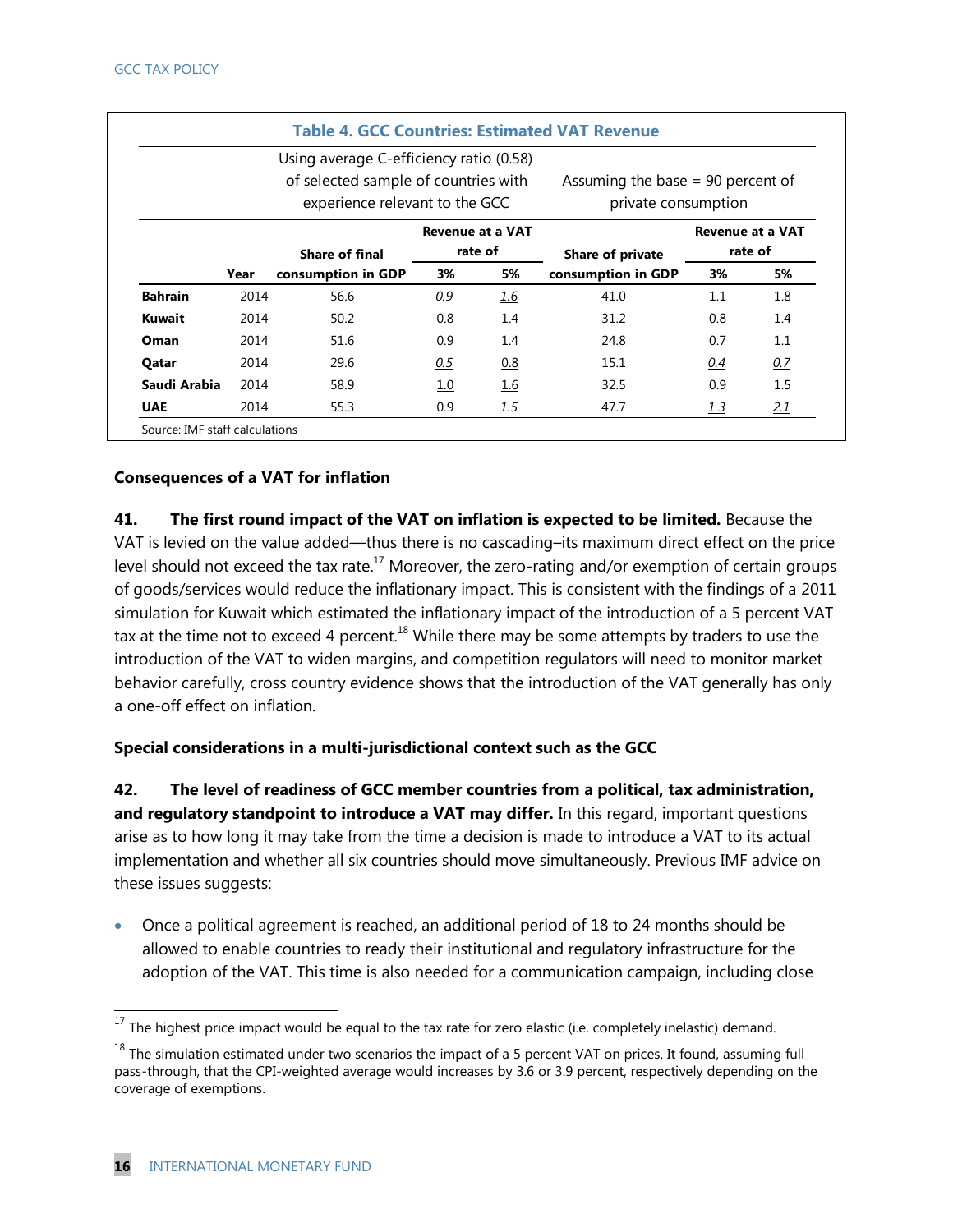consultation with main stakeholders, to increase the chances for a successful introduction of the VAT.

- While coordination and harmonization across the GCC on the introduction of the VAT would be beneficial, reforms should not wait for the last-mover. Individual countries can develop and implement reforms as soon as they are ready politically and administratively. However, individual country laws need to take the broad principles of the GCC VAT framework into consideration while designing their own tax policy. While it is possible that this approach could lead to some cross-border smuggling or movement of high value or very mobile purchases between countries, these issues do not seem likely to be significant at low tax rates. Further, there may be benefits of countries that are ready to introduce a VAT from moving earlier to provide a demonstration effect to other countries. The experience of the European common market is that different VAT rates and exemptions can exist across member countries.
- Common rules are needed for the treatment of intra-GCC trade. This is particularly the case for mobile services, which can freely move across borders within the GCC, and where physical border control is inapplicable. These rules will ensure that the place of supply is clearly defined in national laws, consistently across all GCC countries, and that only one country taxes the supply of a service—i.e. multiple taxation or no taxation is prevented. Examples of such rules include the treatment of financial services, leasing, medical services, internet services, etc. Other critical arrangements include how the VAT will operate at the first point of entry in the GCC in case fiscal borders are lifted.

#### **D. Policy Recommendations and Conclusions**

**43. There is a need for a sustained fiscal consolidation in all GCC countries in the coming years, although the extent of this adjustment varies across countries.** As discussed in the paper on *Economic Prospects and Policy Challenges for the GCC Countries*, this fiscal adjustment will need to be based around four elements: (i) raising domestic energy prices; (ii) firm control of current spending, particularly on public sector wage bills; (iii) improved efficiency of public sector investment; and (iv) increased collection of non-oil revenues.

**44. GCC countries need to revive their strategies for reform of domestic taxation systems.**  Tax reforms can help put in place modern and efficient tax systems that will increase revenue collections from the non-oil economy while also enabling the streamlining or elimination of the inefficient fees and duties currently in place. As well as raising revenues in line with country needs to address current fiscal pressures, these reforms will also begin to put in place the tax system that will be needed to ensure government service provision when hydrocarbon resources are depleted. Raising more from domestic taxes and relying less on oil revenues will also enhance government accountability to the population given the more direct link that will be established between revenues and service provision.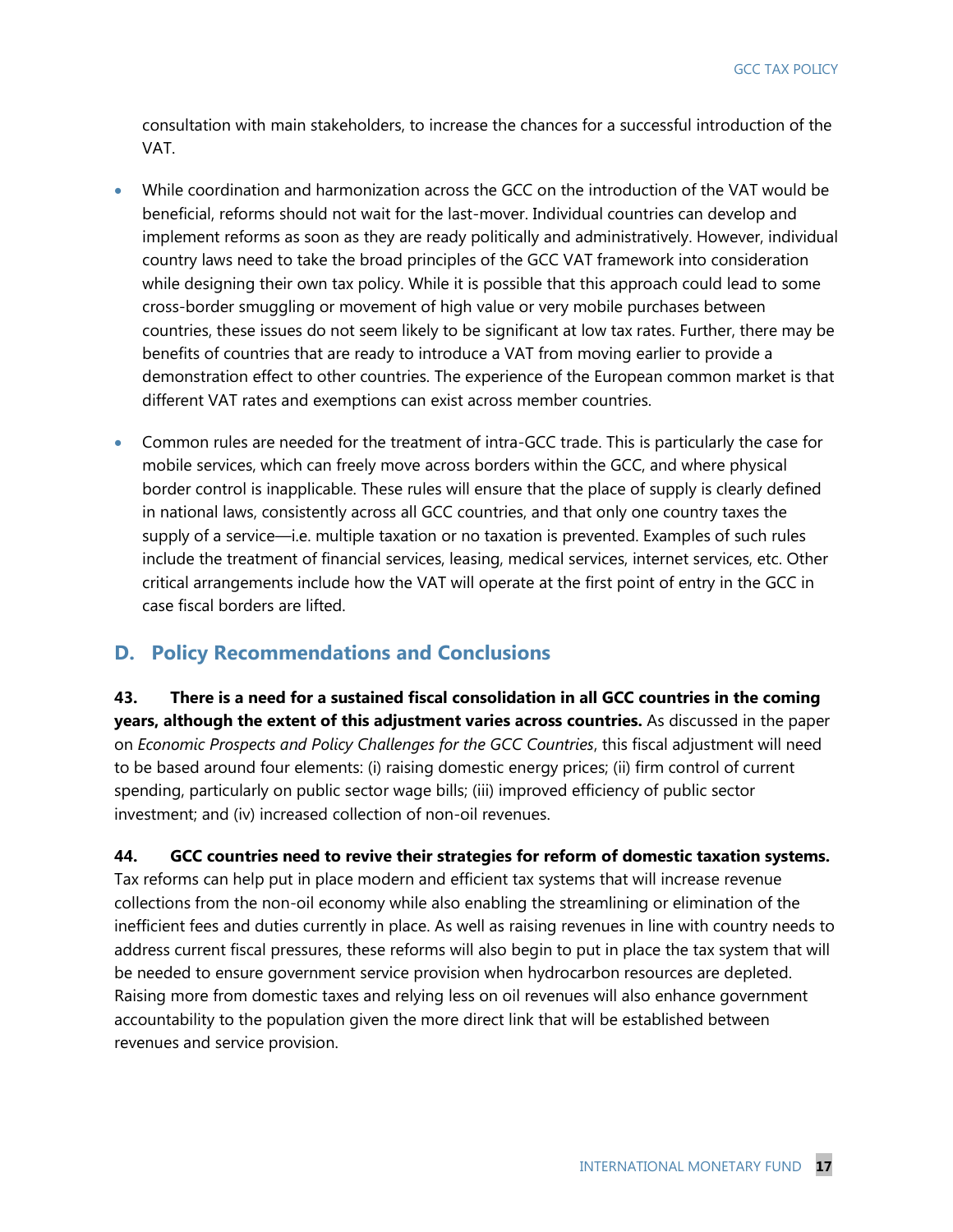#### **45. GCC countries could choose a combination of modern tax options to meet their**

**revenue needs.** These include: a low rate broad-based VAT together with selected excises, a tax on profits of incorporated and unincorporated enterprises, and a recurrent property tax. A combination of these taxes can ensure efficient and progressive tax systems in the region. Taxes should start at low rates with limited exemptions. Such a system will be easier to administer and will have little or no efficiency costs to the economy.

#### **46. Tax reforms will take time to implement as the institutional capacity needs to be**

**developed.** Experience from other countries shows that it takes time to build tax administrations or revenue agencies and to develop relationships with taxpayers that encourage self-compliance. This is why the reform process should be started as early as possible. Such efforts will require communication strategies at the national and regional levels to explain why taxation is needed and important with the aim to overcome ongoing skepticism about the usefulness of establishing modern taxation systems in oil-rich countries.

**47. With regard to the VAT, it is important that the GCC countries announce the broad principles of the VAT framework they have agreed.** Individual countries should then move forward with designing their own VAT law. International experience suggests it will take 18-24 months to introduce a VAT once agreement has been reached. However, the readiness—both administratively and politically—may differ across countries, and while it may be preferable for the six countries to move together, this coordination should not interfere with each country's own tax policy objectives. Rather, individual countries should move ahead with their own reforms and implementation strategies when ready, and this may provide a demonstration effect to other countries.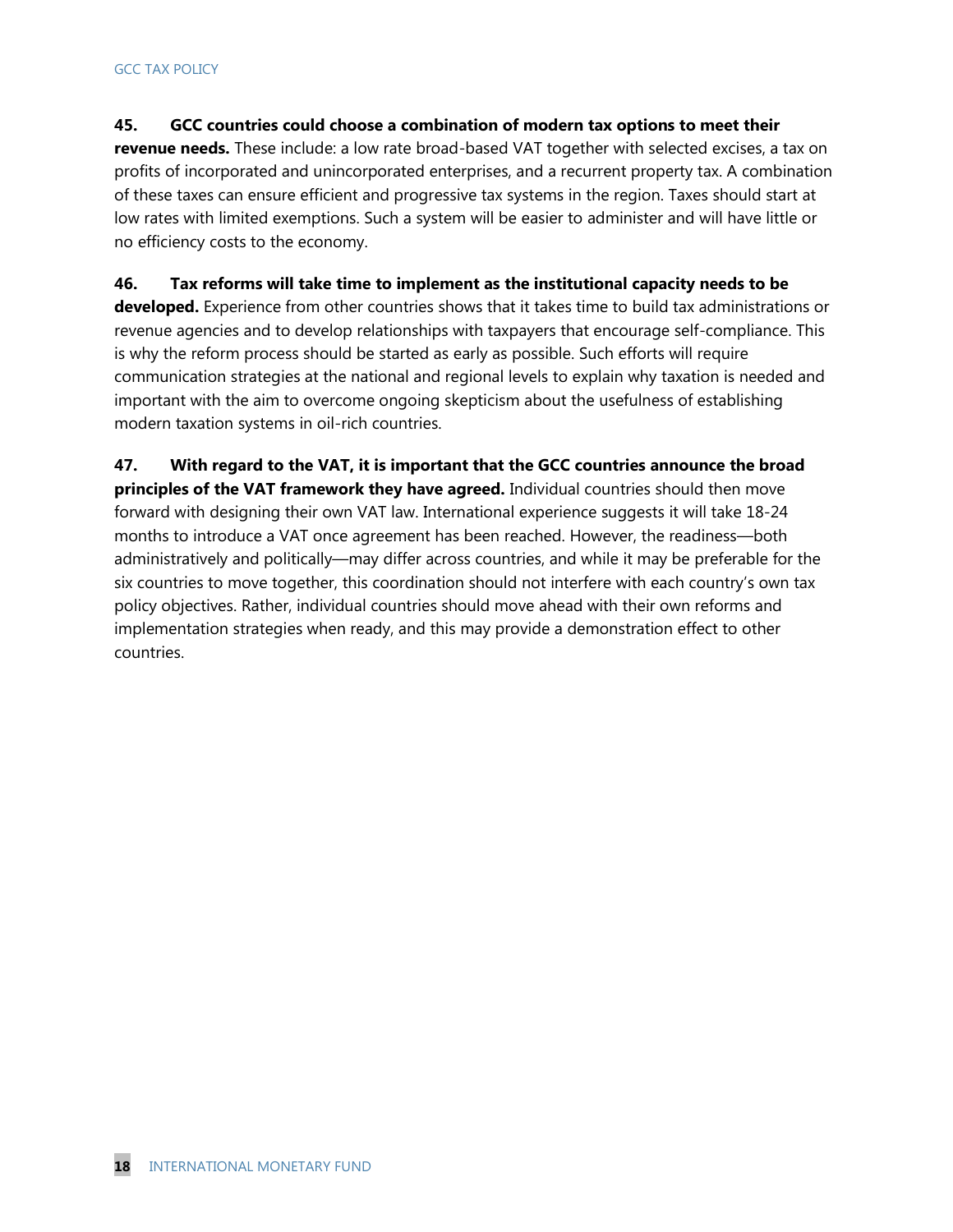## **Annex I. Main Characteristics of Tax Systems in the GCC Countries**

|                |                                                                                                                                                                                                                                                                                                                                                                                                                                                                                                | <b>Annex I. Main Characteristics of Tax Systems in the GCC Countries</b>                                                                                                                    |                                                                                                                                                                                                                                              |                                                                                                                                                                                                                                                      |                                                                                                                                                 |                                                                                                                                                                                                                                                                                                                       |
|----------------|------------------------------------------------------------------------------------------------------------------------------------------------------------------------------------------------------------------------------------------------------------------------------------------------------------------------------------------------------------------------------------------------------------------------------------------------------------------------------------------------|---------------------------------------------------------------------------------------------------------------------------------------------------------------------------------------------|----------------------------------------------------------------------------------------------------------------------------------------------------------------------------------------------------------------------------------------------|------------------------------------------------------------------------------------------------------------------------------------------------------------------------------------------------------------------------------------------------------|-------------------------------------------------------------------------------------------------------------------------------------------------|-----------------------------------------------------------------------------------------------------------------------------------------------------------------------------------------------------------------------------------------------------------------------------------------------------------------------|
| Country        | <b>Companies and Businesses</b>                                                                                                                                                                                                                                                                                                                                                                                                                                                                | <b>Withholding Tax</b>                                                                                                                                                                      | <b>VAT &amp; Goods and Services</b>                                                                                                                                                                                                          | <b>Labor Tax/Fees</b>                                                                                                                                                                                                                                | <b>Social Security Tax</b>                                                                                                                      | <b>Others</b>                                                                                                                                                                                                                                                                                                         |
| <b>Bahrain</b> | • 46% tax rate on hydrocarbon<br>companies.<br>. No tax on other corporates                                                                                                                                                                                                                                                                                                                                                                                                                    | . No withholding tax                                                                                                                                                                        | · Hotel, short-term lease apartment<br>rents and certain restaurants are subject<br>to 5% tourism levy on the gross income.<br>· 12% sales tax on gasoline included in<br>the price.                                                         | · US\$26.5 monthly fee per foreign<br>worker used to provide on the job<br>training and job search assistance for<br>nationals.                                                                                                                      | · 9% employer's contribution.<br>• 6% employee's contribution.<br>· 3% insuance against employment<br>iniuries.<br>• 1% unemployment insurance. | . 10% on the monthly rental of<br>residential and business property.<br>• 5 % government levy on gross<br>turnover of hotel services and<br>entertainment.<br>• 1.5% to 3% stamp duty on transfer of<br>land and property.                                                                                            |
| Kuwait         | . 15% flat tax rate on non-GCC<br>companies.<br>· 15% tax rate on capital gains.<br>• 15% tax rate on branch.<br>· 1% tax rate on Kuwaiti shareholding<br>companies to support the Kuwait<br>Foundation for the Advancement of<br>Science                                                                                                                                                                                                                                                      | • No withholding tax.<br>• Tax retention of 5% from each payment<br>due to foreign companies until they<br>present a tax clearance from the<br>Department of Inspections and Tax<br>Claims. | $\bullet$ No tax                                                                                                                                                                                                                             | • 2.5% tax imposed on the annual net<br>profits of Kuwaiti companies listed on<br>stock market as national labor support<br>tax.                                                                                                                     | · 11.5% employer's contribution.<br>• 8% employee's contribution                                                                                | $\bullet$ None                                                                                                                                                                                                                                                                                                        |
| Oman           | . No tax for any business establishment,<br>Omani company or permanent<br>establishment (i.e. foreign branch) if<br>taxable income is up to OMR 30,000.<br>• 12% flat tax rate for taxable inomce<br>over OMR30,000.<br>· 12% tax rate on capital gains.<br>· 55% tax rate for companies engaged in<br>petroleum exploration.<br>· Individual persons carrying on<br>professional business in their individual<br>capacities are taxable at a rate of 12% on<br>income in excess of OMR30,000. | • 10% withholding tax                                                                                                                                                                       | Consumption taxes include the following:<br>• 3% tax rate on annual rental of leased<br>premises and cinema tickets.<br>· 2% tax rate on electricity bills in<br>excess of OMR 50.<br>• 5% tax rate on hotels and restaurant<br><b>bills</b> | • 7% levy on the wages of foreign<br>workers used to finance the training of<br>nationals.                                                                                                                                                           | · 10.5% employer's contribution.<br>• 7% employee's contribution.<br>· 1% insurance against risks of<br>occupational injuries and diseases.     | Municipal taxes in Muscat and Salalah.<br>Muscat municipal taxes are:<br>• 5% tax rate on hotel income.<br>• 3% tax rate of property rents.<br>• 10% tax rate on leisure and cinema<br>income.<br>• 10% tax rate on home owners using<br>the drainage system.<br>. 3% stamp duty on transfer of land<br>and property. |
| Qatar          | $\bullet$ 10% tax rate.<br>• 35% tax rate for companies engaged in<br>petroleum exploration.<br>· 10% tax rate on Individuals carrying on<br>business as professionals or sole traders<br>on net business income.                                                                                                                                                                                                                                                                              | • 5% of gross amount of royalties and<br>technical fees.<br>• 7% of gross amount of interest, com<br>mission, brokerage fees, director's fees,<br>attendance fees, and other fees.          | $\bullet$ No tax                                                                                                                                                                                                                             | • No tax or fee                                                                                                                                                                                                                                      | • 10% employer's contribution.<br>• 5% employee's contribution.                                                                                 | $\bullet$ None                                                                                                                                                                                                                                                                                                        |
| Saudi Arabia   | • 30 to 85% tax rate on companies<br>engaged in natural gas investment<br>activities based on internal rate of return.<br>· 85% tax rate on entities engaged in oil<br>and other hydrocarbon production.<br>• 20% tax rate on other companies.<br>· 20% tax rate on capital gains.<br>· 20% tax rate on non-Saudi and non-<br>GCC national individuals carrying on<br>business or professional activity.                                                                                       | • 5% on dividends.<br>• 5% on interest.<br>• 15% on royalties.                                                                                                                              | $\bullet$ No tax                                                                                                                                                                                                                             | · US\$53.3 monthly fees per foreign<br>workers (if firm employs majority of<br>foreign workers) used to finance training<br>for nationals.<br>• 2% tax of salary on nationals in the<br>private sector only to proivde<br>unemployment compensation. | • 9% employer's contribution.<br>• 9% employee's contribution.<br>• 2% occupational hazards insurance.                                          | $\bullet$ None                                                                                                                                                                                                                                                                                                        |
| <b>UAE</b>     | . No taxes levied by Federal Government<br>and no tax on capital gains.<br>• Except for oil companies, individual<br>Emirates impose income tax up to 55% on<br>taxable income of bodies corporate (not<br>enforced thus far)<br>• 55% to 85% tax rates on oil companies.<br>· 20% tax rate on foreign banks' taxable<br>income in Abu Dhabi, Dubai, Sharjah and<br>Sources: Countires offical resources, PKF Worldwide Tax Guide, and EY Worldwide Corporate Tax Gudie                        | • No withholding tax                                                                                                                                                                        | $\bullet$ No tax                                                                                                                                                                                                                             | · Biannual work permit fees ranging from<br>US\$80 to 1350, based on certain criteria.                                                                                                                                                               | • 15% employer's contribution.<br>• 5% employee's contribution.                                                                                 | • Up to 10% tax rate on hotel services<br>and entertainment.<br>• 5% municipal tax on the annual rental<br>of residential property.<br>. Property registration fee 2% for Abu<br>Dhabi and 4% for Dubai.                                                                                                              |
|                |                                                                                                                                                                                                                                                                                                                                                                                                                                                                                                |                                                                                                                                                                                             |                                                                                                                                                                                                                                              |                                                                                                                                                                                                                                                      |                                                                                                                                                 |                                                                                                                                                                                                                                                                                                                       |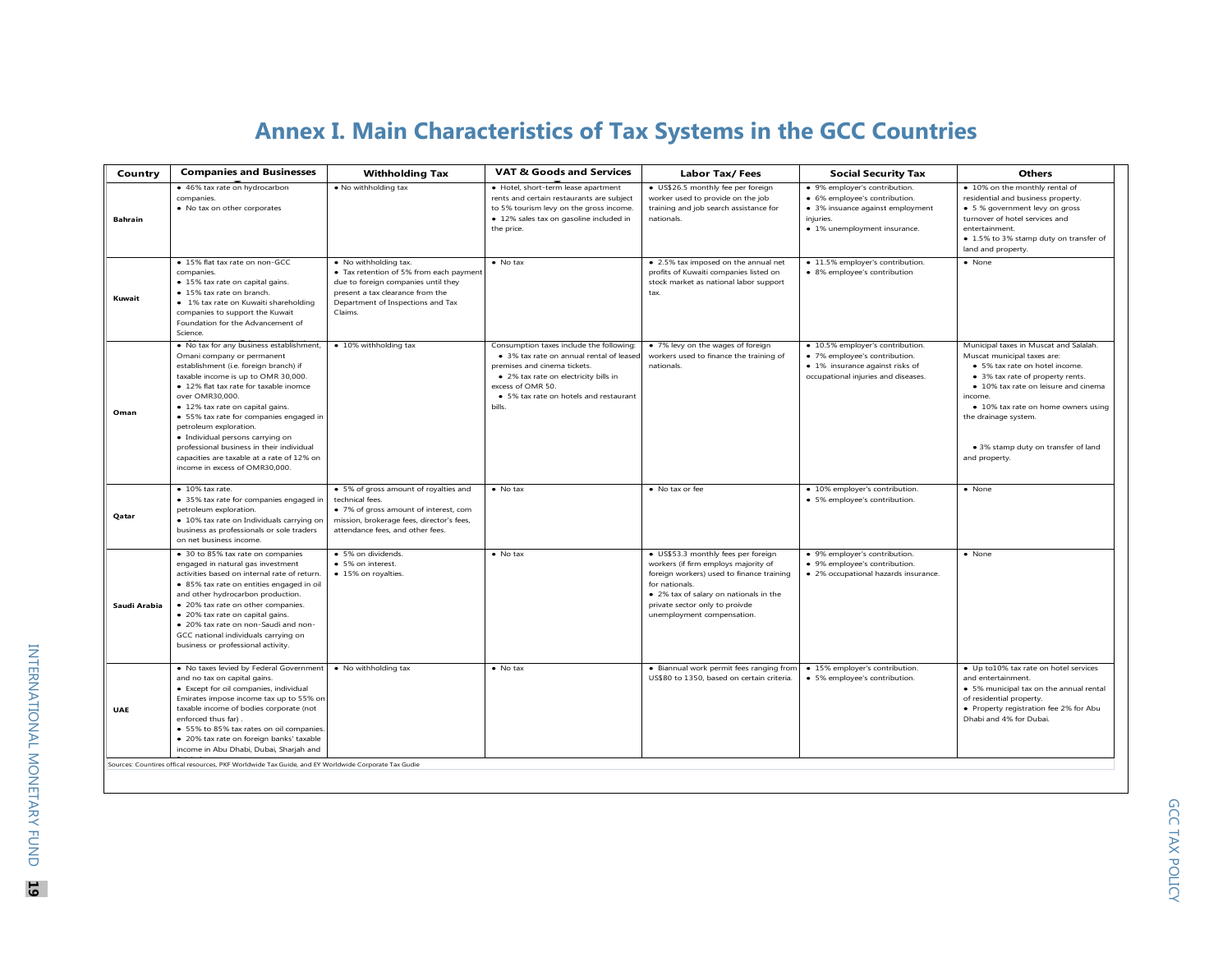|                             |        |         | In percent of GDP |         | In percent of non-oil GDP |        |        |         |
|-----------------------------|--------|---------|-------------------|---------|---------------------------|--------|--------|---------|
|                             | 2012   | 2013    | 2014              | 2012-14 | 2012                      | 2013   | 2014   | 2012-14 |
| <b>Fiscal Balance</b>       |        |         |                   |         |                           |        |        |         |
| Bahrain                     | $-3.2$ | $-4.3$  | $-5.7$            | $-4.4$  | $-4.2$                    | $-5.8$ | $-7.6$ | $-5.9$  |
| Kuwait                      | 33.2   | 34.0    | 26.5              | 31.2    | 104.1                     | 98.5   | 71.6   | 91.4    |
| Oman                        | 4.7    | 3.2     | $-1.5$            | 2.1     | 11.9                      | 7.8    | $-3.5$ | 5.4     |
| Qatar                       | 14.2   | 20.7    | 21.0              | 18.6    | 32.6                      | 44.8   | 40.7   | 39.4    |
| Saudi Arabia                | 12.0   | 5.8     | $-3.4$            | 4.8     | 24.4                      | 10.9   | $-6.0$ | 9.8     |
| United Arab Emirates        | 10.9   | 10.4    | 5.0               | 8.8     | 17.9                      | 16.7   | 7.6    | 14.1    |
| GCC                         | 13.4   | 10.6    | 3.6               | 9.2     | 30.5                      | 23.4   | 8.8    | 20.9    |
| Revenue                     |        |         |                   |         |                           |        |        |         |
| <b>Bahrain</b>              | 26.4   | 24.2    | 24.4              | 25.0    | 35.2                      | 32.8   | 32.2   | 33.4    |
| Kuwait                      | 72.1   | 71.8    | 68.3              | 70.7    | 225.9                     | 208.2  | 184.6  | 206.2   |
| Oman                        | 49.5   | 49.1    | 47.3              | 48.6    | 124.5                     | 118.2  | 107.7  | 116.8   |
| Qatar                       | 40.4   | 46.0    | 45.1              | 43.8    | 92.7                      | 99.7   | 87.2   | 93.2    |
| Saudi Arabia                | 50.3   | 46.7    | 42.5              | 46.5    | 102.1                     | 88.1   | 74.0   | 88.1    |
| <b>United Arab Emirates</b> | 40.1   | 41.0    | 37.8              | 39.6    | 66.1                      | 65.4   | 57.5   | 63.0    |
| GCC                         | 48.9   | 47.6    | 44.1              | 46.8    | 106.1                     | 96.8   | 83.2   | 95.3    |
| <b>Oil Revenue</b>          |        |         |                   |         |                           |        |        |         |
| Bahrain                     | 23.0   | 21.2    | 21.1              | 21.8    | 30.7                      | 28.7   | 27.7   | 29.0    |
| Kuwait                      | 62.0   | 59.3    | 54.8              | 58.7    | 194.2                     | 172.0  | 148.2  | 171.5   |
| Oman                        | 43.6   | 43.6    | 41.5              | 42.9    | 109.7                     | 104.8  | 94.6   | 103.1   |
| Qatar                       | 36.5   | 42.1    | 40.1              | 39.6    | 83.7                      | 91.3   | 77.6   | 84.2    |
| Saudi Arabia                | 41.6   | 37.1    | 32.6              | 37.1    | 84.5                      | 70.0   | 56.9   | 70.5    |
| <b>United Arab Emirates</b> | 28.9   | 28.2    | 24.0              | 27.0    | 47.6                      | 45.1   | 36.5   | 43.1    |
| GCC                         | 40.3   | 38.0    | 33.9              | 37.4    | 88.2                      | 77.9   | 64.8   | 77.0    |
| Non-Oil Revenue 1/          |        |         |                   |         |                           |        |        |         |
| <b>Bahrain</b>              | 2.9    | 2.8     | 3.0               | 2.9     | 3.8                       | 3.8    | 4.0    | 3.9     |
| Kuwait                      | 10.1   | 12.5    | 13.5              | 12.0    | 31.7                      | 36.2   | 36.4   | 34.7    |
| Oman                        | 5.9    | 5.5     | 5.7               | 5.7     | 14.8                      | 13.3   | 13.0   | 13.7    |
| Oatar                       | 3.9    | 3.9     | 5.0               | 4.3     | 9.0                       | 8.4    | 9.7    | 9.0     |
| Saudi Arabia                | 8.7    | 9.6     | 9.8               | 9.4     | 17.6                      | 18.2   | 17.1   | 17.6    |
| United Arab Emirates        | 11.2   | 12.7    | 13.7              | 12.6    | 18.5                      | 20.3   | 20.9   | 19.9    |
| GCC                         | 8.6    | 9.6     | 10.1              | 9.4     | 17.9                      | 18.8   | 18.4   | 18.4    |
| <b>Non-Oil Tax Revenue</b>  |        |         |                   |         |                           |        |        |         |
| Bahrain                     | 1.0    | 1.0     | 0.6               | 0.9     | 1.3                       | 1.4    | 0.8    | 1.2     |
| Kuwait                      | 0.7    | $0.8\,$ | 0.8               | 0.8     | 2.2                       | 2.2    | 2.2    | 2.2     |
| Oman                        | 2.7    | 2.7     | 2.8               | 2.7     | 6.8                       | 6.4    | 6.4    | 6.5     |
| Qatar                       | 2.4    | 1.7     | 2.0               | 2.0     | 5.6                       | 3.8    | 3.8    | 4.4     |
| Saudi Arabia                | 1.2    | 1.2     | 1.4               | 1.3     | 2.5                       | 2.3    | 2.4    | $2.4\,$ |
| United Arab Emirates        | 2.4    | 2.4     | 2.5               | 2.4     | 4.0                       | 3.8    | 3.8    | 3.8     |
| GCC                         | 1.6    | 1.5     | 1.7               | 1.6     | 3.3                       | 2.9    | 3.0    | 3.1     |

#### **Annex I. Table 1. GCC Countries Fiscal Balance and Tax Structure**